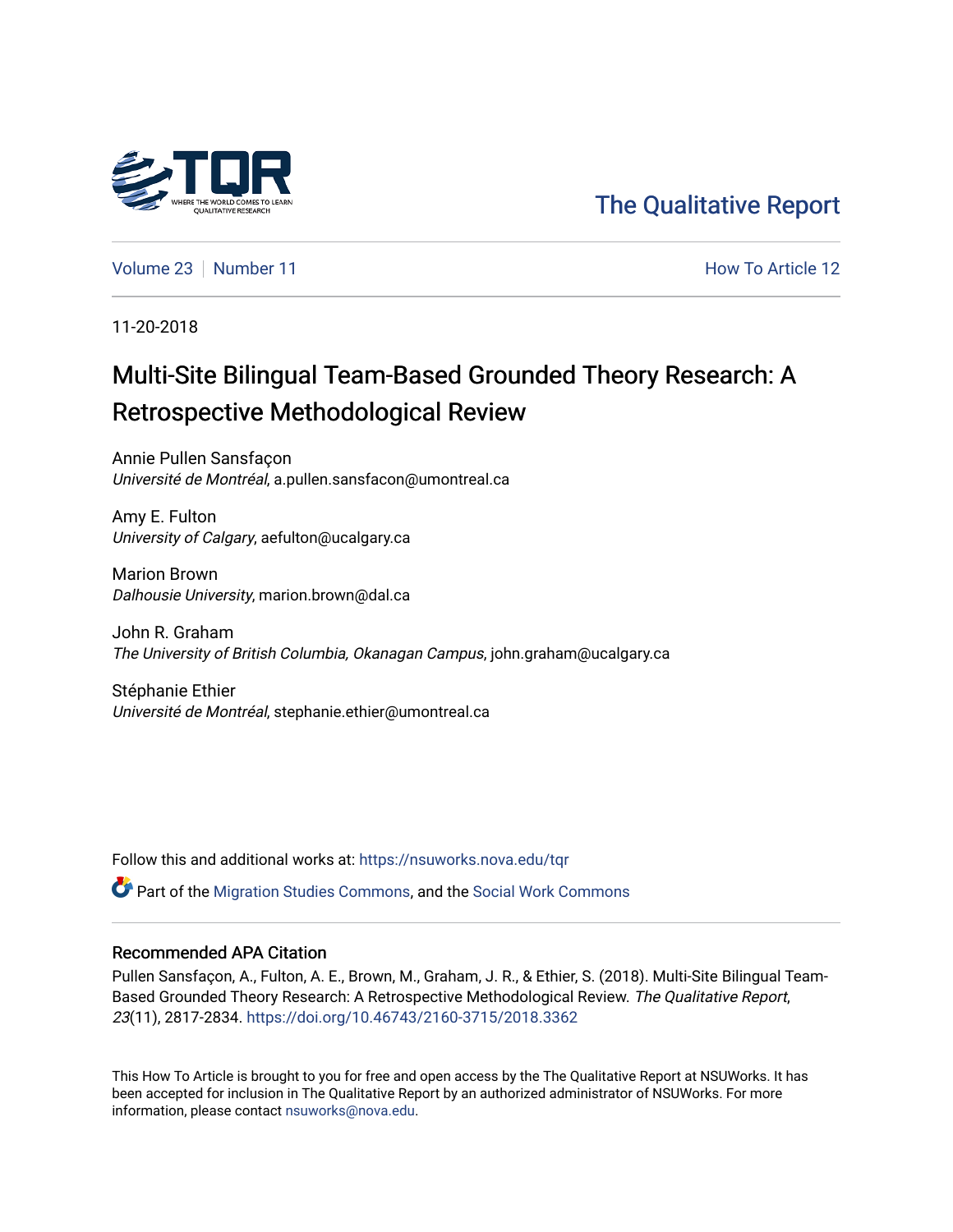# **Qualitative Research Graduate Certificate** Indulge in Culture Exclusively Online . 18 Credits **LEARN MORE**

### Multi-Site Bilingual Team-Based Grounded Theory Research: A Retrospective Methodological Review

#### Abstract

Successful management of a multi-site bilingual team-based grounded theory study requires overcoming key challenges associated with implementation of a large-scale, multi-faceted project. This article retrospectively reviews the methodological strategies employed during a multi-site bilingual team-based grounded theory study that investigated the professional adaptation experiences of migrant social workers in Canada. The article presents the strategies that the research team engaged to overcome numerous challenges and successfully work together across a variety of contexts and systems, including (a) provincial contexts, (b) languages, (c) university systems, (d) virtual spaces, and (e) epistemological perspectives. The findings highlight the importance of leadership and teamwork as central to successful project completion.

#### Keywords

Grounded Theory, Team-Based Research, Bilingual Research, Multi-Site Research

#### Creative Commons License

#### $\odot$ ©

This work is licensed under a [Creative Commons Attribution-Noncommercial-Share Alike 4.0 International](https://creativecommons.org/licenses/by-nc-sa/4.0/)  [License](https://creativecommons.org/licenses/by-nc-sa/4.0/).

#### Acknowledgements

The authors are grateful to the migrant social workers who participated in the study. They also wish to thank those who helped with the recruitment of participants, including the ACSW, NSASW, and the OTSTCFQ. The research presented in this article was funded by the Social Sciences and Humanities Research Council of Canada / Conseil de recherche en sciences humaines (SSHRC/CRSH Grant number 435-2012-0391).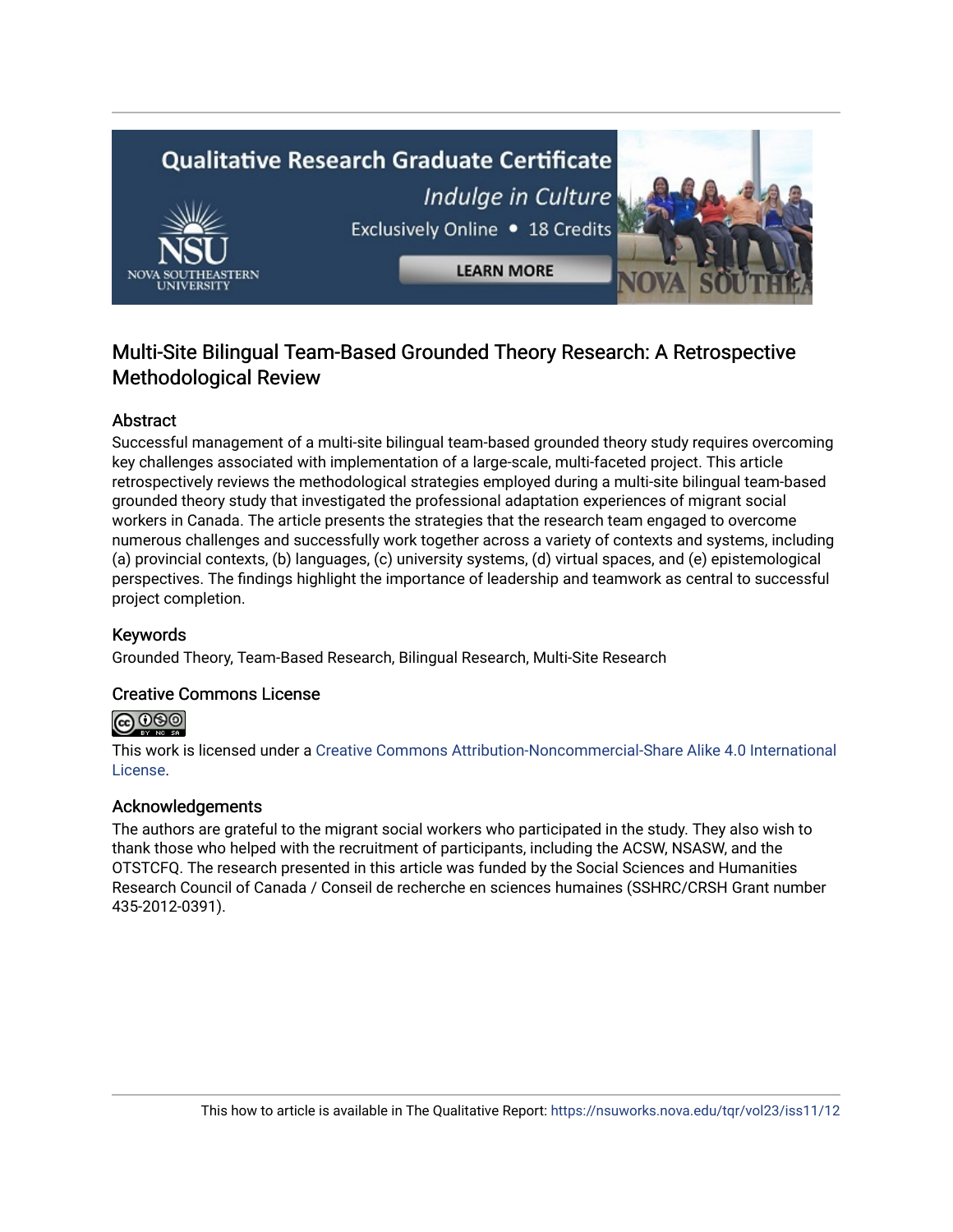

## **Multi-Site Bilingual Team-Based Grounded Theory Research: A Retrospective Methodological Review**

Annie Pullen-Sansfaçon Université de Montréal, Montréal, Canada

Amy E. Fulton University of Calgary, Alberta, Canada

Marion Brown Dalhousie University, Halifax, Nova Scotia, Canada

John R. Graham The University of British Columbia, Okanagan Campus, Canada

> Stéphanie Ethier Université de Montréal, Montréal, Canada

*Successful management of a multi-site bilingual team-based grounded theory study requires overcoming key challenges associated with implementation of a large-scale, multi-faceted project. This article retrospectively reviews the methodological strategies employed during a multi-site bilingual team-based grounded theory study that investigated the professional adaptation experiences of migrant social workers in Canada. The article presents the strategies that the research team engaged to overcome numerous challenges and successfully work together across a variety of contexts and systems, including (a) provincial contexts, (b) languages, (c) university systems, (d) virtual spaces, and (e) epistemological perspectives. The findings highlight the importance of leadership and teamwork as central to successful project completion. Keywords: Grounded Theory, Team-Based Research, Bilingual Research, Multi-Site Research*

Proposing a team-based research project is a common part of academic life. As an academic, inviting co-researchers and colleagues to join you in developing a new project is often exciting, allowing for a complementarity of expertise, stimulating conversation and support. However, working within a team context can also lead to misunderstandings, disagreements and unequal distributions of the tasks and power, making project management and teamwork challenging. This article provides an overview of our team's approach to completing a multi-site bilingual qualitative research project and discusses our successes and challenges along the way. Strategies for effective teamwork based on our lessons learned are also provided.

Team-based approaches to qualitative research can enhance the overall quality and rigour of the research design and outcomes through promoting high level conceptual, theoretical and creative thinking leading to rich analyses and interpretations of data informed by diverse perspectives (Barry, Bitten, Barber, Bradley, & Stevenson, 1999; Leavy, 2014). Additionally, participation in team-based qualitative research can be a rewarding experience that leads to increased job satisfaction among team members (Barry et al., 1999). At the same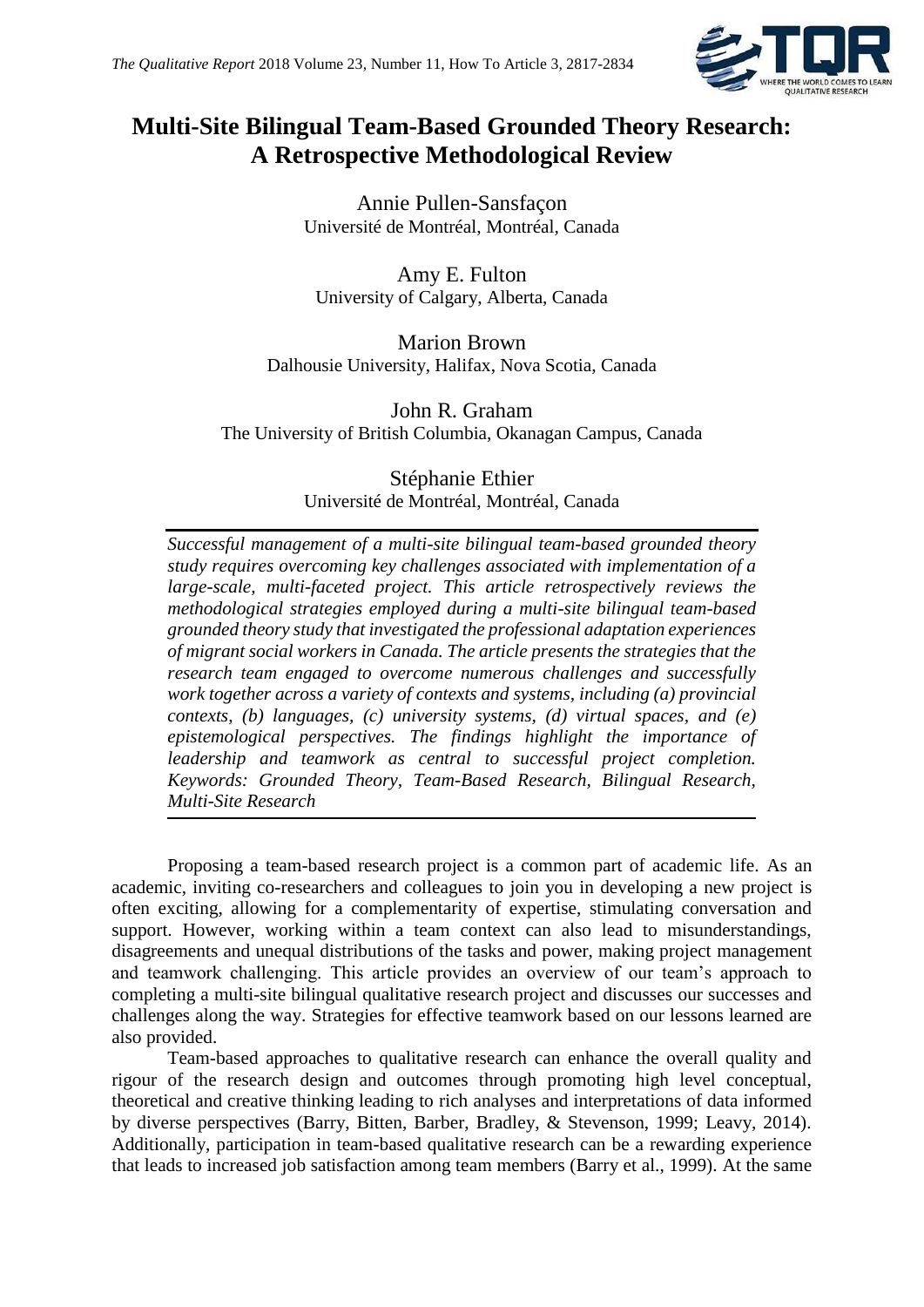time many challenges, including division of labour (Mauthner & Doucet, 2008), communication, timelines, and adherence to complex protocols across researchers and contexts may be encountered (MacQueen & Guest, 2008). Teams may also encounter practical and logistical issues (Mack, Bunce, & Akumatey, 2008), including the need for multiple institutional ethics reviews, which may pose barriers to consistent implementation of the research design across sites (MacQueen, 2008). Furthermore, both the skill set and "mindset" required for effectively engaging in team-based research may be "alien to many trained qualitative researchers" (MacQueen & Guest, 2008, p. 3).

Mauthner and Doucet (2008) stated that "there is a critical gap in our understanding of academic collaborative processes, making it difficult to ascertain exactly what goes on in practice within teams" (p. 973) and further, that "collaborative processes and practices require greater reflexive attention from team researchers" (p. 974). This article contributes to addressing this gap by presenting a retrospective methodological review of the processes and experiences of the members of a multi-site bilingual research team that employed grounded theory to investigate the professional adaptation of migrant social workers in Canada as they gained experience in new professional practice contexts.

Literature regarding team-based and multi-site grounded theory research is limited though emerging (Conlon, Carney, Timonen, & Scharf, 2015; Fernald & Duclos, 2005; Kinzie et al., 2007; Levitt, Kannan, & Ippolito, 2013; Mauthner & Doucet, 2008; Olson, McAllister, Grinnell, Walters, & Appunn, 2016). For example, Wiener's (2007) chapter in *The SAGE Handbook of Grounded Theory* (Bryant & Charmaz, 2007) provided us with useful insights around team structure and application of grounded theory methods throughout iterative data collection and data analysis processes. However, literature remains relatively scarce regarding analysis of research team members' experiences of engaging in multi-site team-based grounded theory research specifically. This article contributes to addressing this limitation by exploring the case of a multi-site, bilingual, team-based grounded theory project. The article describes the challenges that emerged during the research process and highlights the strategies to successfully manage potential roadblocks. Leadership and teamwork are identified as being central to successful management and completion of the project. Application of key principles associated with teamwork and leadership in the context of team-based grounded theory are discussed.

The research team consisted of a principal investigator, two co-investigators and graduate student research assistants (Ras) (one or two Ras per site). The team conducted a bilingual grounded theory study over a period of four years (2011-2015) at three sites of data collection across Canada (within the provinces of Alberta, Quebec, and Nova Scotia).

All of the team members were social workers in addition to being either academics or graduate students. There were varying levels of bilingual proficiency in English and French among the team members. Overall, English was the language of greatest proficiency for the team members from Alberta and Nova Scotia, while French was the language of greatest proficiency for the team members from Quebec.

While all of the team members were born in Canada, many of the team members had firsthand experience of living and working abroad. Based on these personal experiences they were curious about the reverse experience—what were the lived experiences of social workers from abroad who migrate to Canada? The research project came about to better understand the lived experiences of migrant social workers in the Canadian context with particular interest on their professional adaptation (Fulton, Pullen-Sansfaçon, Brown, Ethier, & Graham, 2016).

Two of the co-investigators had previously collaborated on research projects including a pilot study of migrant social worker adaptation in Canada and an international project with colleagues in England and South Africa focusing on social worker mobility. Through these experiences, they had already developed a strong working relationship based on mutual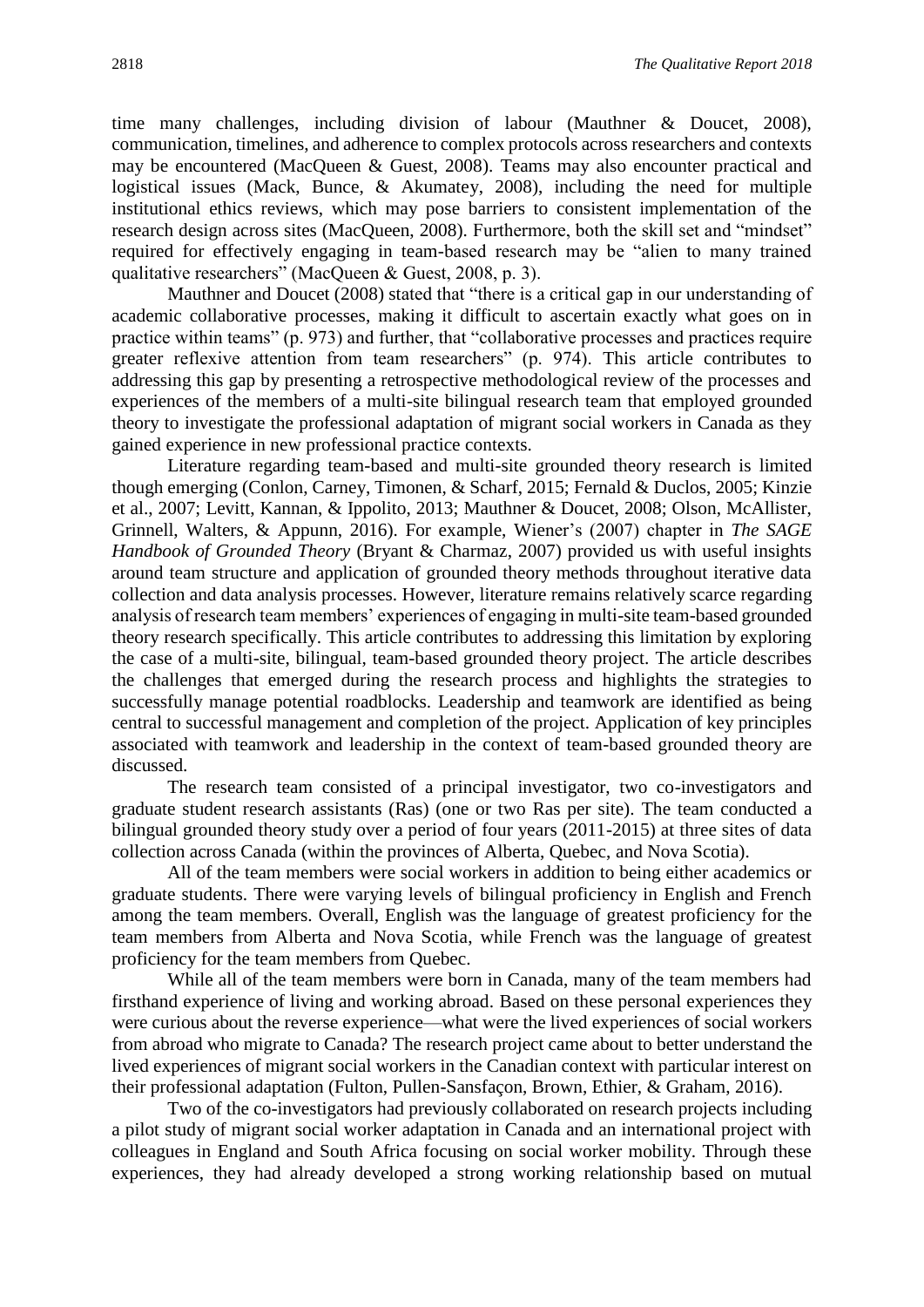understandings of the context and issues surrounding social workers' mobility and migration. A third co-investigator was invited to join the team because he was located in western Canada, and he had research experiences that added to the expertise of the team based on his earlier work on labour market integration. By forming a team and conducting the study bilingually across multiple sites in western, central and eastern Canada, the researchers were able to attend to many linguistic, geographic, regional and culturally based considerations. Ensuring that these contextual nuances were attended to within the scope of a national study allowed for the team to draw out pan-Canadian implications for research and policy related to professional migration and labour market integration for migrant social workers.

#### **The Study**

To begin the inquiry, we ensured that we were investigating a novel topic, by completing a cursory review of the literature. Through this process we determined that little had been published about the lived experiences of professional adaptation of migrant social workers despite transnational labour mobility of social workers becoming an increasingly important phenomenon worldwide (Beddoe & Fouche, 2014; Beddoe, Fouche, Bartley, & Harington, 2012; Beecher, Reeves, Eggertsen, & Furuto, 2010; Fouche, Beddoe, Bartley, & de Haan, 2014; Hussein, 2014; Hussein, Manthorpe, & Stevens, 2009; Hussein, Stevens, Manthorpe, & Moriarty, 2011; Pullen-Sansfaçon, Brown, & Graham, 2012a; Welbourne, Harrison, & Ford, 2007).

The team then designed a qualitative study with the aim of inductively answering the following questions: What are the experiences of migrant social workers who practice social work in a country different to which they undertook their education? What changes, regarding their professional identity, and what are they experiencing? How do these changes affect their perceptions of social work practice and their interventions with service users? And, how do stakeholders perceive their contribution to social care services?

The timing of the study was appropriate, given the steady flow of migrant social workers moving into Canada (Hussein, Manthorpe, & Stevens, 2009; Pullen-Sansfaçon, 2010) and the growing interest in development of policies and frameworks to reduce migration barriers and promote cross-border professional relocation (Internal Trade Secretariat, 2009).

#### **Research Design**

Grounded theory was selected as the research methodology because it is a widely utilized systematic and inductive approach to "building theoretical understanding of complex social processes" (Whiteside, Mills, & McCalman, 2012, p. 504), such as professional migration and adaptation. Specifically, the objective of grounded theory research is to develop "middle-range theories" that are "'grounded' in participants' experiences" (Whiteside et al., 2012, p. 505). As research on the professional adaptation of internationally educated social workers was limited at the time that the study was first proposed, the selection of grounded theory methodology to investigate the professional adaptation experiences of migrant social workers in Canada was justified (Dey, 1999).

**Objectives.** The study had three objectives: (1) to examine how social work experience and education in one country affects perspectives on social work practice in Canada; (2) to develop knowledge about social workers' experiences and processes of professional adaptation to their new social work practice contexts; and (3) to understand the specific challenges and benefits perceived by stakeholders such as service users, employers and policy makers with regard to the integration of migrant social workers and the perception of their impact on the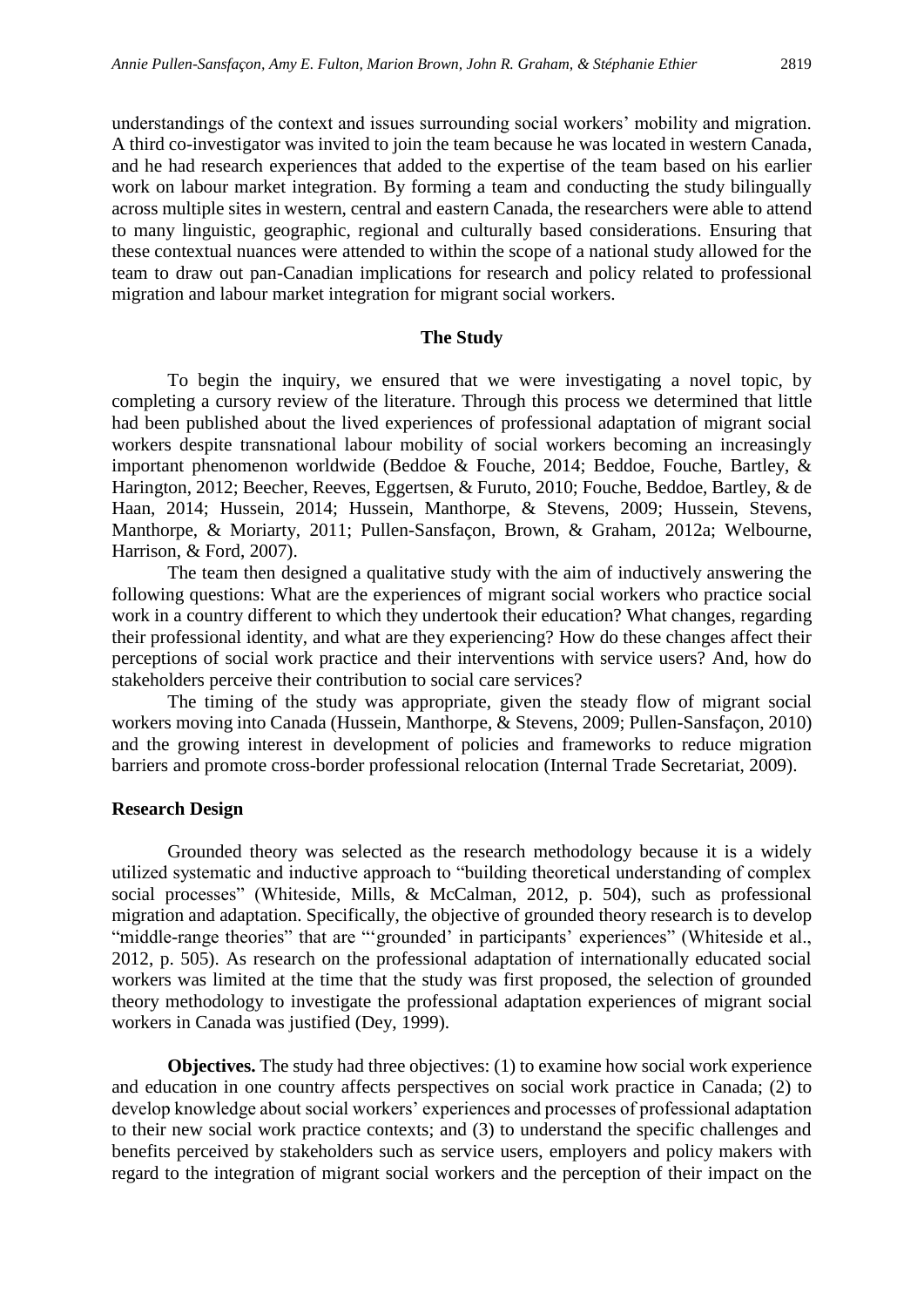social care context and service delivery. The findings related to each of these objectives are presented elsewhere in the literature (Brown, Pullen-Sansfaçon, Ethier, & Fulton, 2015; Fulton et al., 2016).

**Sensitizing Concepts.** Grounded theory methodology generally opposes reliance on prior knowledge, extant theory, or substantial initial literature review (McGhee, Marland, & Atkinson, 2007), instead preferring to consider sensitizing concepts that may be more broadly suggestive of perspectives and directions along which to base lines of inquiry (Van den Hoonaard, 1997). Consistent with this approach three sensitizing concepts guided the study: (1) professional identity; (2) symbolic interaction; and (3) professional acculturation (for a fuller discussion, please see Pullen-Sansfaçon et al., 2012a). Together, these sensitizing concepts provided a starting point for developing a semi-structured interview guide to inform data collection (Bowen, 2006).

**Study Site Selection.** Using more than one study site in grounded theory is recognized as being a productive method of discovering varied social realities (Stebbins, 2006). The three sites for the project (the provinces of Alberta, Quebec and Nova Scotia) provided a variety of geographical locations and regional socio-political and linguistic contexts across Canada, with each location presenting research participants with different post-migration settlement realities.

**Phases.** The research was actualized through four iterative and integrative phases of data collection and data analysis (McGhee et al., 2007). Phases one through three involved three successive rounds of semi-structured interviews with internationally educated social workers that migrated to Canada ( $n = 66$ ) (Fulton et al., 2016). These first three phases of data collection allowed for refinement of interview questions and concurrent data analysis, as well as a prolonged period of theoretical sampling and building of initial theoretical premises (Breckenridge, Jones, Elliott, & Nicol, 2009). Phase four entailed hosting two multistakeholder knowledge exchange where the findings were presented and validated (Fulton et al., 2016). Together, these four phases of data collection and data analysis formed the complete research process leading to mid-range theory generation (Whiteside et al., 2012). This article focuses on discussion of the team processes employed in phases one through three of the project in order to focus in on the multi-site and bilingual teamwork aspects of the project.

**Sampling**. The sample for the first three phases of the study included 66 participants, from 22 countries (Fulton et al., 2016). The sample was comprised of social workers that had completed at least an undergraduate degree in social work outside of Canada and had subsequently settled in Canada within the last ten years. Participants were recruited at each site via advertisement in the relevant provincial social work profession regulators' newsletters and through snowball sampling.

#### **Findings**

As our team experienced, many challenges can emerge when working on a team-based, multi-site, bilingual grounded theory research project. While some of challenges inherent to such a project have been identified previously (Kinzie et al., 2007), this manuscript contributes to addressing a gap in the literature regarding bilingual qualitative team-based research practices (Kinzie et al., 2007; Mauthner & Doucet, 2008) and offers specific insights into how our team negotiated our way through specific challenges. Several strategies facilitated the team's ability to work together collaboratively and efficiently within a positive work climate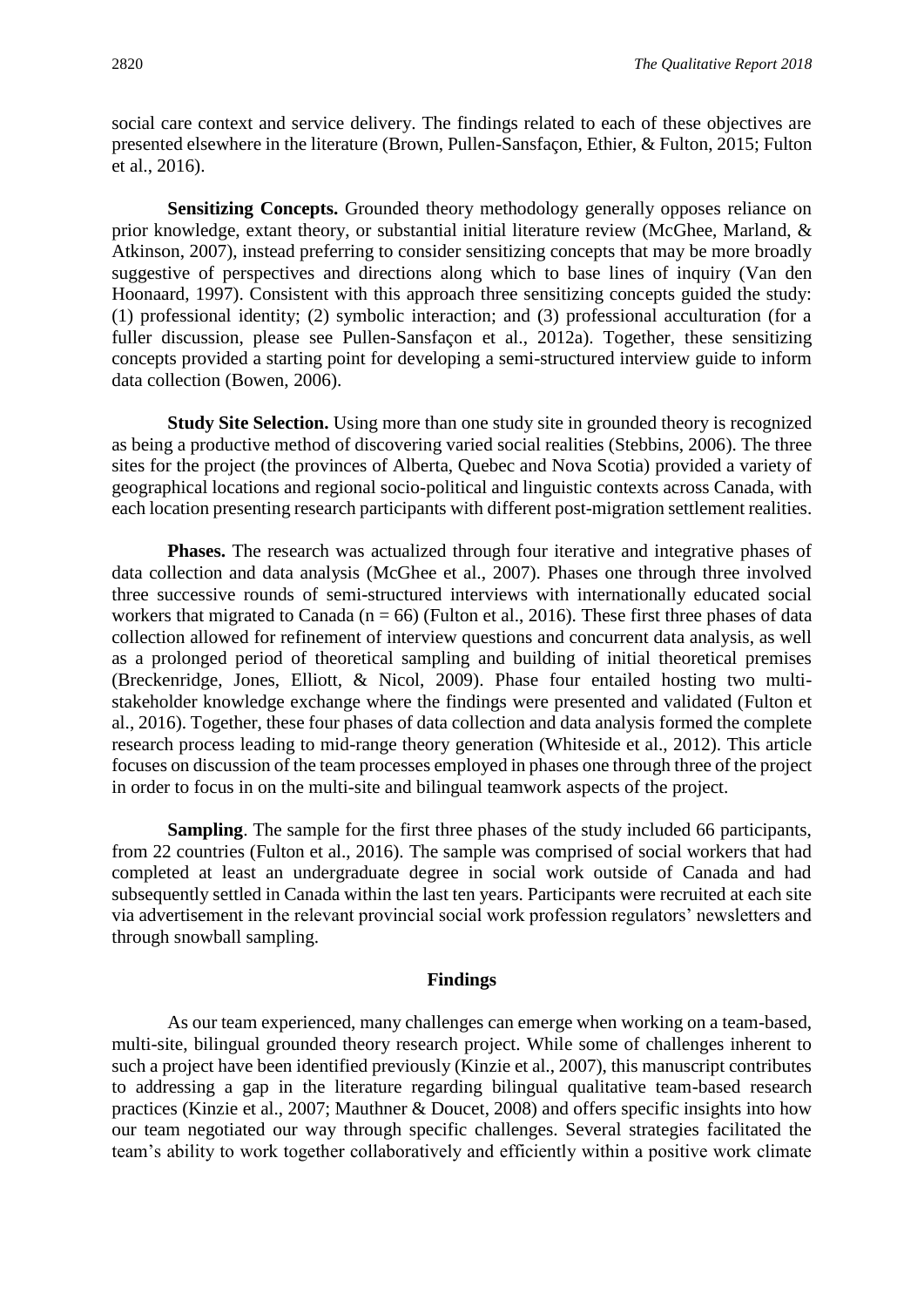Below, are some of the strategies we have used to successfully complete our grounded theory project.

#### **Multi-Site Team-Based Research Strategies**

The team overcame numerous challenges to work together successfully across a variety of contexts and systems, including (a) provincial contexts; (b) languages; (c) university systems; (d) virtual spaces; and (e) epistemological perspectives. Working across diverse contextual realities meant that the team members had to attend to the fact that they were based in diverse "contexts of knowing" which required being intentionally reflexive about how we were engaging in multi-site bilingual research. This shaped the team's, "groups of labour," "micropolitics" and processes of "inter-subjective construction of knowledge" (Mauthner & Doucet, 2008, pp. 980-981). A unique model for research team functioning emerged as the team developed strategies to address emergent challenges. This model, including a discussion of the team's structure and strategies for working together effectively, is presented below.

**Team Structure.** The co-researchers made up the core research team that provided management and oversight of the project as a whole. The principal investigator served as the leader of the core team and also managed one of the provincial sites (Quebec). Each of the coresearchers acted as a "site leader" within their province and supervised the work of their Ras. This way each co-researcher managed his or her own site-based research team and process, including hiring and paying Ras, engaging in institutional ethics board reviews and ensuring smooth participant recruitment, data collection and transcription of the audio-recorded interviews for analysis. The work also required co-researcher collaboration including the development and revision of the interview guide, theoretical coding, knowledge mobilization and dissemination of the findings.

Leadership. Leadership is key to facilitating effective research team functioning (Fernald & Duclos, 2005), especially when working in a team using grounded theory methodology, where the ability of the team members to work together well can potentially enhance the research outcome (Wiener, 2007). A crucial element to the successful implementation of the team-based research model described here was strong leadership from the principal investigator. While typologies of leadership are numerous, the PI adopted a style that attempted to strike a balance between affective leadership and task leadership, providing the research team members with space to socialize and get to know each other on a personal level at the same time keeping the group on task to ensure that the work was completed efficiently.

**Teamwork.** The core team met virtually, using no-cost web-conferencing software (Skype or Google Hangouts), on a monthly basis, or more frequently when emergent issues arose. Ras would sometimes be asked to join in the core team meetings to provide input into decisions and processes. Team supervision meetings focused on supporting the work of the Ras were also held monthly by web-conferencing. These meetings and discussions significantly fostered "cross-fertilization of ideas" (Conlon et al., 2015, p. 52) and allowed the team to develop close working relationships, despite geographic distance.

In order to attend to both the socio-affective and the task dimensions of the group (Toseland & Rivas, 2005), yearly face-to-face meetings of the entire research team were held. The yearly team meetings were usually held in conjunction with an annual national social work conference where the entire research team would assemble for two days of collaborative work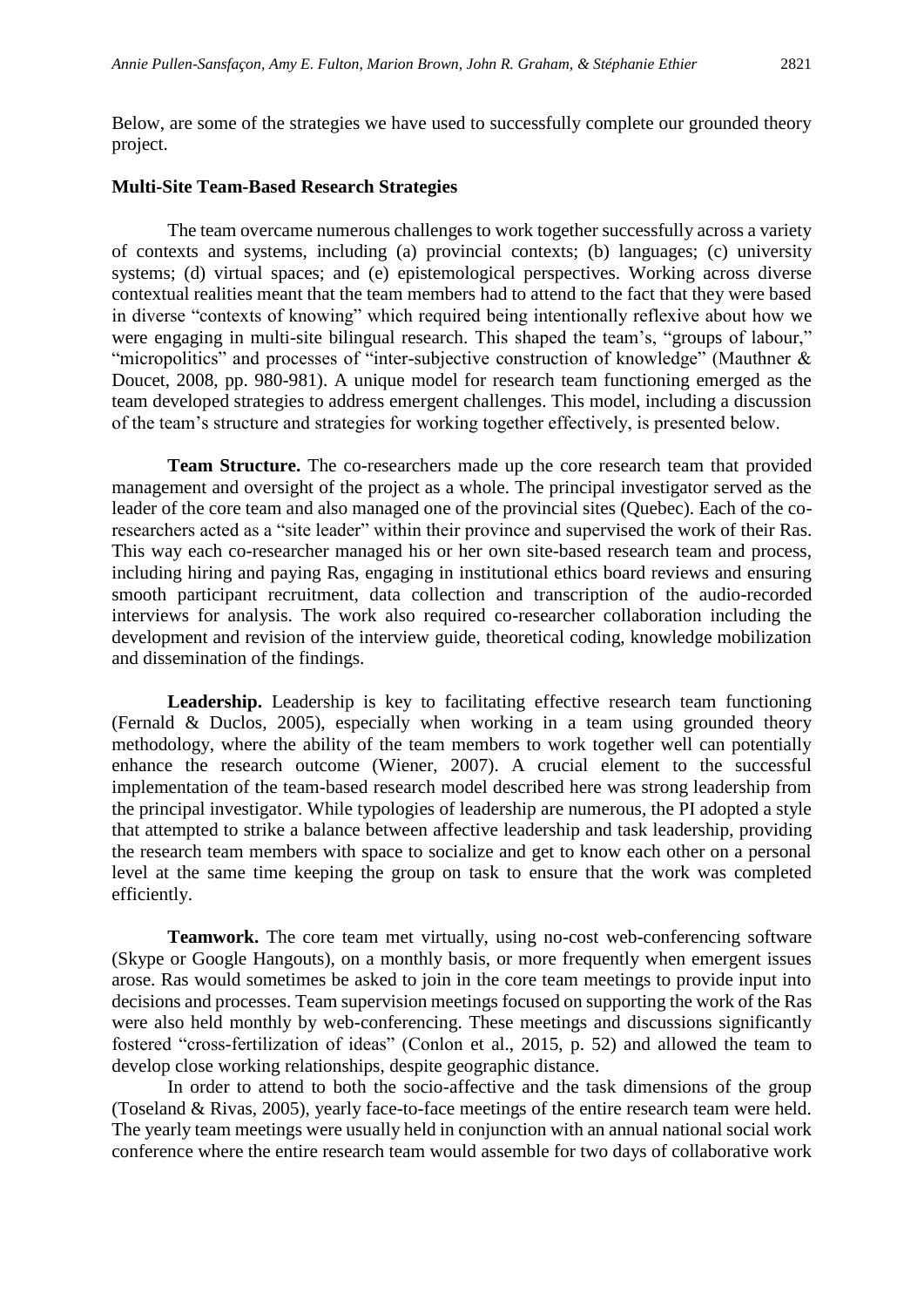on the study while also capitalizing on the opportunity to disseminate emerging research findings at a conference.

Drawing parallels with the social work group work literature, research teams may experience numerous social dynamics that may vary depending on the size of the group and the context in which the research happens (Kinzie et al., 2007; MacQueen & Guest, 2008). The team borrowed from the concept of *team-group* (Pullen-Sansfaçon & Ward, 2014) whereby the focus of the teamwork was not solely based on accomplishing a task but also on bringing forward the underlying values and processes embedded in the discourses of the team's work (Pullen-Sansfaçon & Ward, 2014). Hence, following this model of group work, the PI ensured that the team was not only focused on the tasks to be achieved, but also that the process was guided by social work group work concepts, skills and dynamics, such as having specific roles within the group, being informed by knowledge of the stages of group development, and engaging conflict resolution skills to facilitate meetings and provide overall direction to the project.

Selection, orientation and integration of team members, particularly Ras, was determined to be a critical factor in team functioning. Ras were recruited based on demonstrated interest in the topic under study and level of qualitative research skill. To recruit Ras, the researchers posted advertisements within our departments or contacted students that we knew had some prior research project experience and discussed the project and Ra tasks with them, as well as the possible gains that working for the project would provide them in their academic careers (i.e., research training, publications, etc.).

Group size is an important consideration in team-based research because it is a factor that is known to have an effect on the experiences of team members and the team leader (Lindsay & Orton, 2008). As such, a factor that facilitated effective teamwork in our experience was "rightsizing" the team. According to Johnson, Onwuegbuzie, Tucker, and Icenogle (2014), teams should not be "too large" and should include members with various knowledge bases and skillsets to draw on for the overall benefit of the team's work. Closed groups of five to seven members are considered to be the most effective size for project work, providing a balance between cohesiveness and efficacy (Steinberg, 2014). A group consisting of seven team members is considered optimal for developing group cohesion (Olmstead, 2002), an important aspect of the concept of team-group (Pullen-Sansfaçon & Ward, 2014). Based on this knowledge, we believe that the size of the team (one co-researcher and one or two Ras at each of the three sites, totalling seven team members) was appropriate and effectively ensured smooth communications among sites and team members.

Ensuring adequate training of team members and enhancing their expertise and experience in research has also been identified as an important foundation for establishing positive team dynamics and facilitating successful teamwork on research projects (Mack et al., 2008). Once hired, Ras received mentorship and instruction on research ethics and protocols, semi-structured interviewing, grounded theory methodology, coding data using NVivo 9 software and knowledge mobilization. Ras were encouraged to meet together independently of the core team in order to build rapport and determine the co-working arrangements that worked best for their schedules.

#### **Working across Provincial Contexts**

Canada is organized into ten provinces and three territories that are spread over a total area (land and freshwater) of 9,984,670 square kilometers (3,855, 102 square miles) (Natural Resources Canada, 2005). Federal and provincial division of powers and responsibilities were laid out in the 1867 *Constitution Act*, also referred to as *The British North America Act, 1867*  (Parliament Canada, 2017). Under the *Act*, each of the provinces is responsible for policy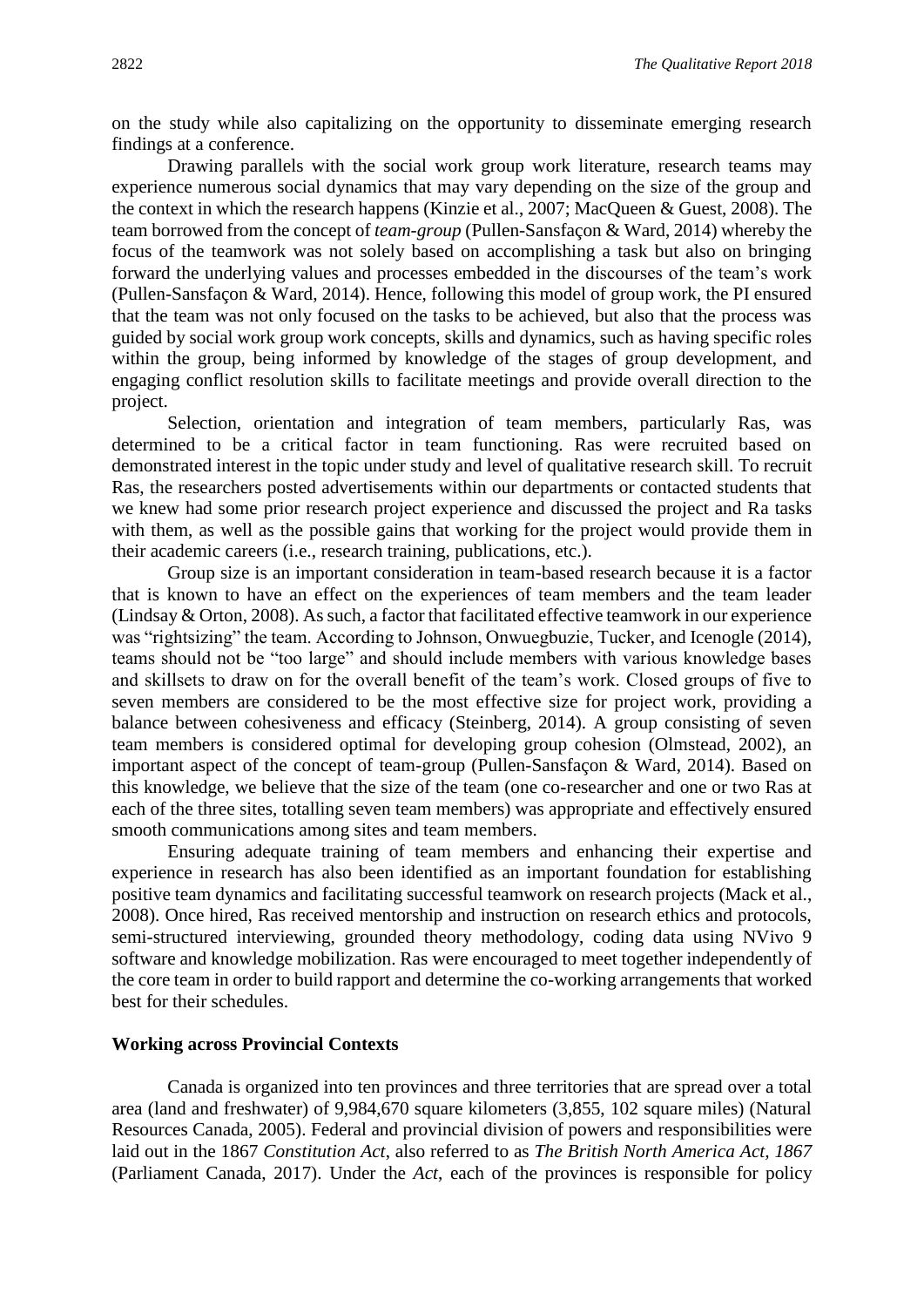development and service delivery related to education, health and social care, and the regulation of the professionals that provide services within these domains, including social work (Pullen-Sansfaçon et al., 2012a; Pullen-Sansfaçon, Spolander, & Engelbrecht, 2012b). Hence, collecting data in different provincial policy, service delivery and regulatory contexts added variation and diversity to the dataset, allowing comparative analyses to occur.

In order to work across diverse provincial contexts, the co-researchers located in the three provinces worked as a team, together with their Ras, to understand the local contexts related to each research site. To gain this understanding, the team set aside time during their web-based and in-person meetings to discuss contextual dimensions of the research. Setting aside this time for discussion resulted in the creation of mutual understandings among team members regarding specific provincial contexts. At the same time, the research team as a whole would review and discuss policies and practices related to migration that had Canada-wide relevance. Engagement as a team working across three diverse research sites allowed the team members to obtain data specific to different geographic regions and therefore to understand specificities of different contexts to assist in theory development using a nuanced pan-Canadian lens (Fulton et al., 2016).

Nonetheless, the daily process of working as a team across academic institutions, great geographical distance and in different time zones, as well as across languages, were intersecting challenges that the team had to overcome.

#### **Working across Languages**

In Canada, a variety of languages are spoken, two of which are legislated as being "official": French and English, making Canada officially a bilingual country (Office of the Commissioner of Official Languages, 2016). Most provinces consist of an English-speaking (Anglophone) majority and a French-speaking (Francophone) minority, the size of which varies considerably by province. Quebec is the only province with a Francophone majority, with the rest of the provinces having an Anglophone majority (Office of the Commissioner of Official Languages, 2015). Our research team worked bilingually and collected data in both official languages.

Each team member had at least a functional level of bilingual language proficiency, but the team quickly adopted English as our language of communication. Working bilingually meant that the team needed to develop strategies for completing participant recruitment and obtaining consent, as well as production of tools for data collection and data analysis, and receiving institutional ethics approval, in both languages. The team proceeded with awareness that participants would primarily speak the dominant language of the province they chose to settle in; however, the team was also prepared to recruit and interview participants in the minority official language within their province, should they request that accommodation. The team's goal was to honour the language choice of participants and ensure their language preference was accommodated in order to make the interview as comfortable as possible for the participant.

As tasks were divided among team members (e.g., one team member would agree to develop an interview guide while another would author the recruitment letter), each team member would develop the material in their preferred language and then share it with another team member for translation. Having a linguistically diverse research team conducting the bilingual study was an asset because we were able to avoid subcontracting translation of documents to a professional translator. While translating the materials ourselves was often time-consuming, we felt it created opportunities for mutual learning and dialogue that deepened the teamwork experience and relationships among team members.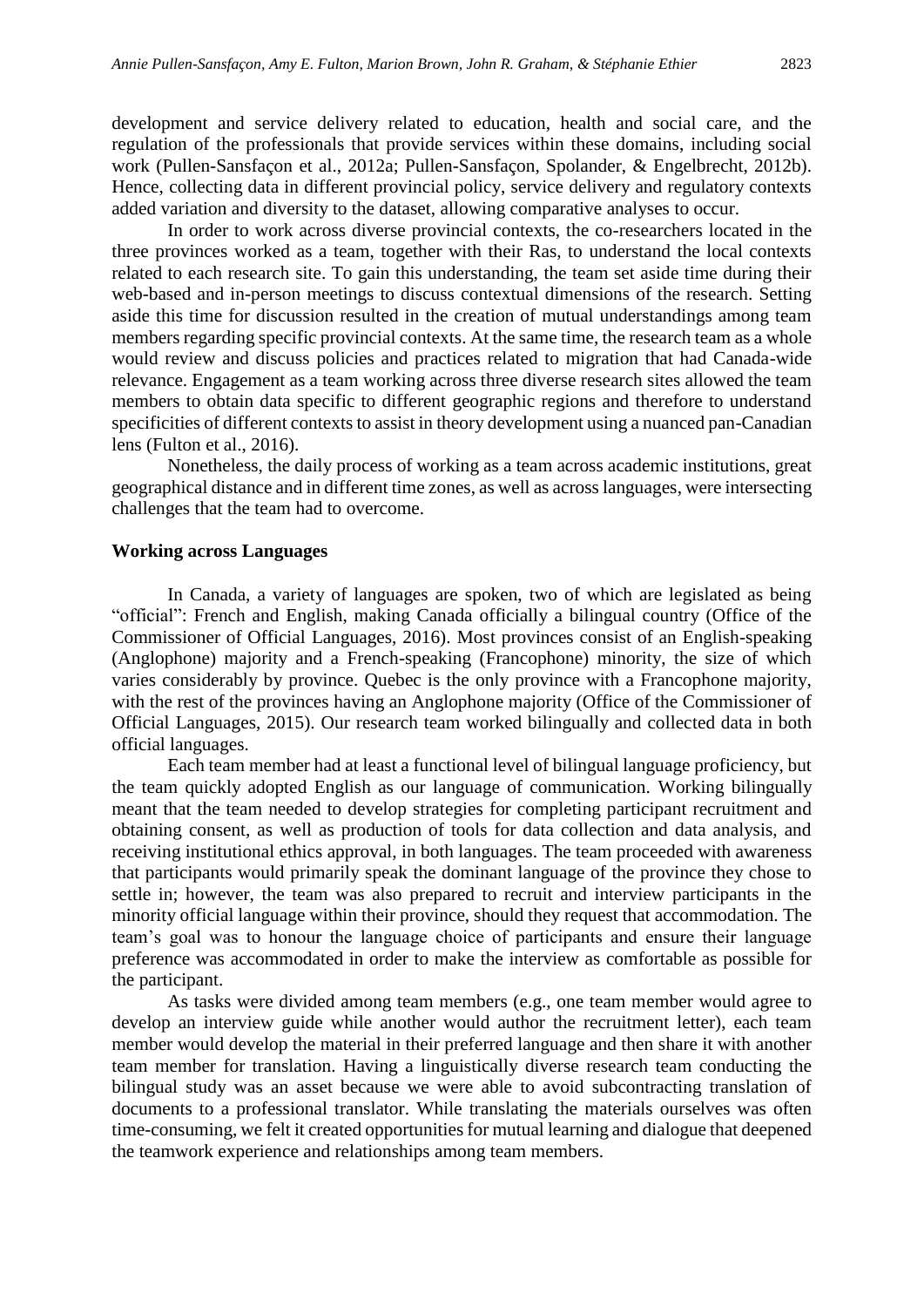Wong and Poon (2010) emphasize that it is a "misconception" to believe that "any bilingual person can be a good translator" (p. 152). From a postcolonial perspective, attention to the power dynamics involved in translation is regarded as a pathway to culturally competent research as language and acts of translation have historically been sites of domination, subordination and colonization (Casado, Negi, & Hong, 2012). Without attending to the power dynamics associated with translation, there is a risk that cultural and linguistic hegemony will be perpetuated. Therefore, in order to engage in culturally competent and linguistically sensitive research practices, the significance of language translation in knowledge production should not be underestimated (Casado et al., 2012; Jones & Boyle, 2011; Wong & Poon 2010). In our case, having various team members serve as translators ensured not only technically accurate translation but also coherent interpretation of culturally- and professionally- specific meanings (Wong & Poon, 2010). Through our thorough and thoughtful translation process we were able to ensure that translated wordings reflected participants' voices.

The bilingualism of the team also permitted us to analyze and interpret the words of the participants in the language in which they were spoken. Accordingly, we did not translate the full interview transcripts. However, the coding process was completed in English because the majority of the interviews were completed in English and the team decided that having a unilingual codebook was important for inter-coder consistency and coherence. During the team meetings, the developing codebook was extensively discussed and reviewed to ensure consensus on meanings and definitions of the codes. This strategy ensured that the patterns that emerged from the data in the latter stages of coding were based on codes in one language rather than two which in turn helped us to engage in categorization, conceptualization and abstraction by ensuring that important meanings were not "lost in translation."

As grounded theory methodology requires that emergent codes and categories be grounded in the data, attending to the linguistic nuances and interpretations while analyzing the data bilingually was done with a great deal of care. Accordingly, a substantial amount of time and resources were dedicated for this purpose.

According to Timonen, Foley, and Conlon (2018), data analysis in grounded theory develops "from a close reading of the data" across multiple rounds of analysis (p. 7). Given the varying levels of proficiency in English and French of each person completing the analysis, team members worked together to interpret the data by sharing their knowledge and understandings in deciphering meaning from the interview transcripts. The goal was to ensure accurate and rich reading of the data. Google Translate and various online dictionaries were occasionally used as aids to support this work and could be called upon for clarification when differences in understandings arose. Memoing was employed as a tool to document key decisions made around language as these decisions were viewed as an important factor in how the coding process evolved and the codes were formulated (Timonen et al., 2018). For the Francophone team members, working primarily in English added an extra layer of complexity to the work because not only were they completing data analysis in a language other than their first language, but they also had to develop "a feel for the data" in both languages (Timonen et al., 2018, p. 7).

A key lesson learned around working bilingually in the manner described above is that close readings of data in more than one language and creating a unilingual codebook from a bilingual dataset is a tedious, time-consuming and complex task, especially for researchers working in a language other than their first language. Nonetheless, engaging in this process with multiple coders was found to enrich the reading of the data by emphasizing the importance of careful interpretation and offering a unique linguistically-based lens from which to interrogate the data.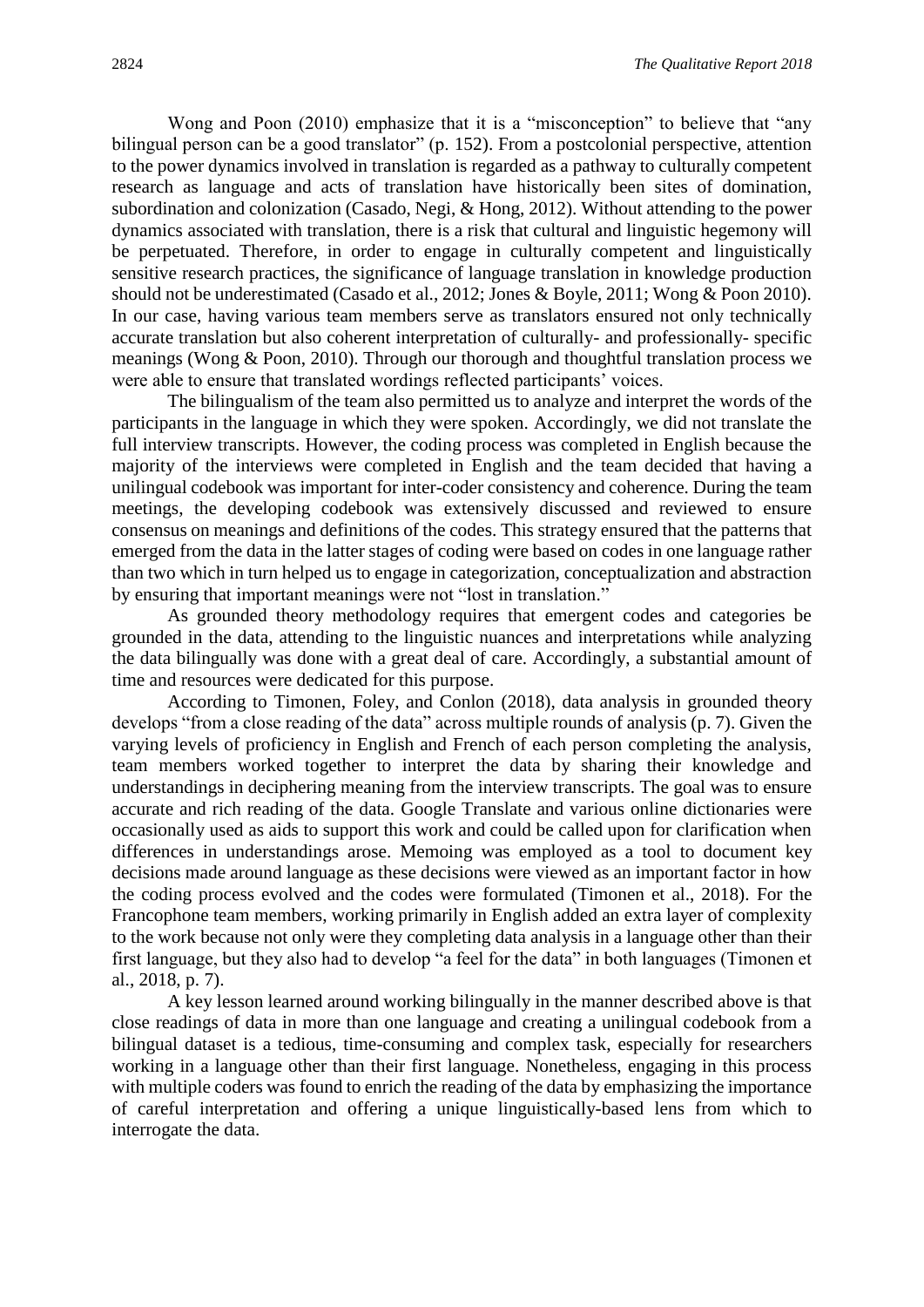#### **Working across University Systems**

Managing ethics requirements was another challenge faced by the team. Working across three sites and three universities meant that ethical clearance needed to be obtained by each co-researcher, for each site, before the research could begin. Ensuring consistency of tools and data collection procedures across the three sites was a priority for the team.

Each team member had direct access to research materials using a secure passwordprotected cloud-based document storage and access system, Dropbox [\(https://www.dropbox.com/register\)](https://www.dropbox.com/register). Among the research materials shared among team members were our memos (Charmaz, 2014). Following each interview, the interviewer wrote memos containing detailed contextual information and the interviewer's reflections on the interview. Memos were typed using Microsoft Word software and placed in the cloud (Dropbox), so that they were accessible to each of the team members. The memos served to keep all of the team members apprised of emerging observations, interpretations, questions, analyses and narratives. This was a beneficial practice because it facilitated information sharing among the geographically dispersed team members helping to ensure that a high standard of transparency and consistency was achieved across research sites (Corbin & Strauss, 2014).

The same tools of data collection, namely the interview guide, the participant information sheet and the consent form, were used at each of the three sites, and shared through the Dropbox. The main challenge in using consistent tools in multiple sites was obtaining approvals on all research tools, documents and processes by the three university research ethics boards simultaneously. While the three universities draw their ethical standards from the same ethics requirements (*Tri-Council Policy Statement: Ethical Conduct for Research Involving Humans*, Social Sciences and Humanities Research Council, 2014), interpretation and application of the requirements can vary locally. Ensuring that the documents, tools and procedures met the requirement of each of the three universities ethics review boards while confirming that any revisions required were subsequently approved and implemented across the three sites required a remarkable amount of coordination and attention to detail. In particular, during the initial stages of the project, many exchanges with the core researchers, university ethics officers, and Ras took place in order to adjust the research tools according to various institutional requirements. On several occasions, changes to a document required by one university necessitated submitting an amendment to the other institutions. This process was time-consuming and complicated. The team quickly learned that obtaining ethical clearance at one university was not necessarily a guarantee that the other institutions would grant it as well. Furthermore, two institutional ethics review boards requested an oversight of the interview guide at each phase, whereas another approved the guide at the outset and did not request to review minor changes provided the general line of questioning remained unchanged. Clear, consistent and frequent communication among the team members and strong leadership from the principal investigator were essential to successfully ensure consistent ethics approvals and standardization of research tools throughout the project.

#### **Working across Virtual Spaces**

When conducting team-based qualitative research, "it is important to anticipate potential problems from differing skills and styles, and how information and files are managed" (Fernald & Duclos, 2005, p. 360). Below we describe how our team worked across these problems within virtual spaces over multiple rounds and levels of data analysis (coding).

**Initial Coding.** The initial coding was conducted individually at each site using NVivo 9 software to allow for the emergence of nuanced local themes and variations. Subsequently,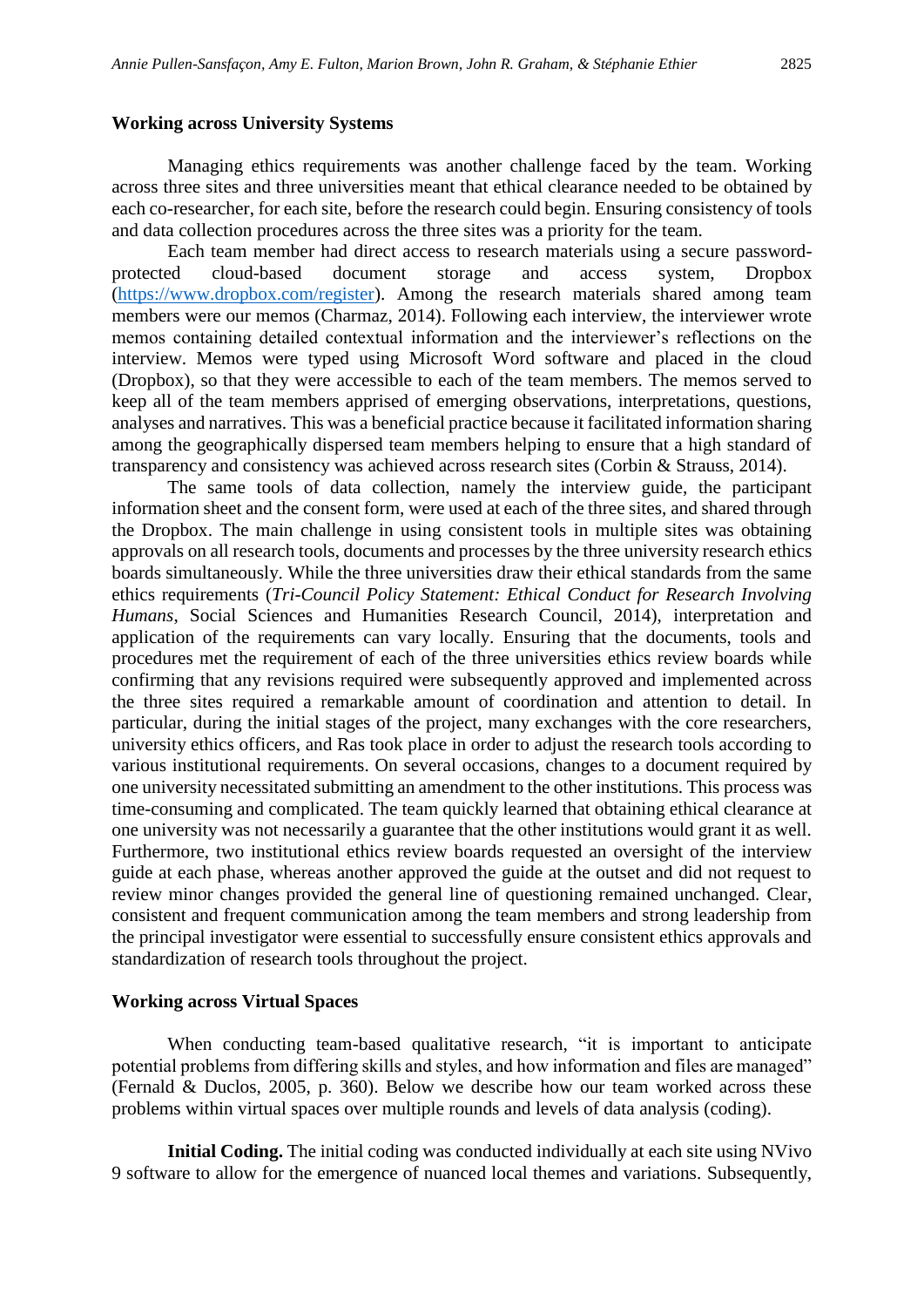the initial coding was compared among sites and the initial coding was revised, modified, sorted, sifted and sharpened through multiple iterations of back and forth analysis (Charmaz, 2014). This process followed a recommendation from Spencer, Pryce, and Walsh (2014) who suggested that in grounded theory research, initial data analysis should be completed by teams of three to five coders, whereby the data is coded independently before coming together to discuss ideas among the larger group until consensus is reached. The merging of the three NVivo 9 files from each site resulted in a total of 3000 codes within the single merged file. The generation of a large number of codes is an acknowledged occurrence in grounded theory studies (Puddephatt, 2006) and the corresponding "risk of inundation" (Holton, 2010) emerged within our project at the juncture of the site-based NVivo file merger. The merging of the files, in addition to moving from open to axial coding and working as a team across three sites was a challenging aspect within the study, yet also enriched the team-based process and the outcomes.

**Axial Coding.** During axial coding, understandings, interpretations and meanings of emerging codes and categories were discussed during online and face-to-face meetings through ongoing exchanges among team members. Immediately following the document merger, we found that even if they had similar meanings, many of the existing codes did not merge easily because of different spellings used, variances in codes and/or local discrepancies developed at the site of analysis during the initial coding phase. To manage this challenge, we decided that each co-researcher would be designated a time period (approximately one week) during which they could "cleanse" the merged file before the team-based axial coding process began.

As the challenges that followed the document merger were addressed and the teambased axial coding process proceeded, the team members found that virtually "centralizing" the axial coding process within a single "master" NVivo 9 file and having two Ras designated as the people appointed to update the NVivo 9 file ensured clarity of roles and consistency in the team-based data analysis process. The "master" NVivo 9 file was anonymized and then placed in the Dropbox for secure storage so that all team members could access it. A copy of the file was also saved in a separate location in case the file corrupted or Dropbox became unavailable for any reason.

The approach to team-based axial coding employed by our team mirrors Conlon et al.'s (2015) description of a "bridging process" that facilitates "movement of a researcher between interaction with participant, data and interpretation" (p. 52). The trust that had been established among team members through working together up to this point was central to working collaboratively during the team-based axial coding process (Wiener, 2007). Specifically, the team members trusted one another to "transcend the descriptive detail" to interpret and conceptualize the data (Holton, 2010). Trust in the team was indeed well developed at this point, given the team had been working together closely for a period of two years. The amount of time invested and quality of interaction among team members over the preceding two-year period led to the development of strong and cohesive social dynamics in the group.

The team-based axial coding process was time-intensive and took approximately six months to complete. Being at a distance from each other meant that the team members had to think about ways of working together and sharing files effectively at a low-cost in "real time." The technical knowledge and creativity of the Ras brought them to their own way of working through the coding process, primarily using a combination of Skype video-chat and Join.Me [\(https://www.join.me/\),](https://www.join.me/),) a web-based screen sharing application. They quickly developed an efficient way of working together online with one of them being responsible for updating the "master" NVivo 9 file in "real-time" while the video discussions took place. This part of the axial coding process was the most time-consuming, with two or three Ras from different sites working on completion of the process three days per week. While there was considerable cost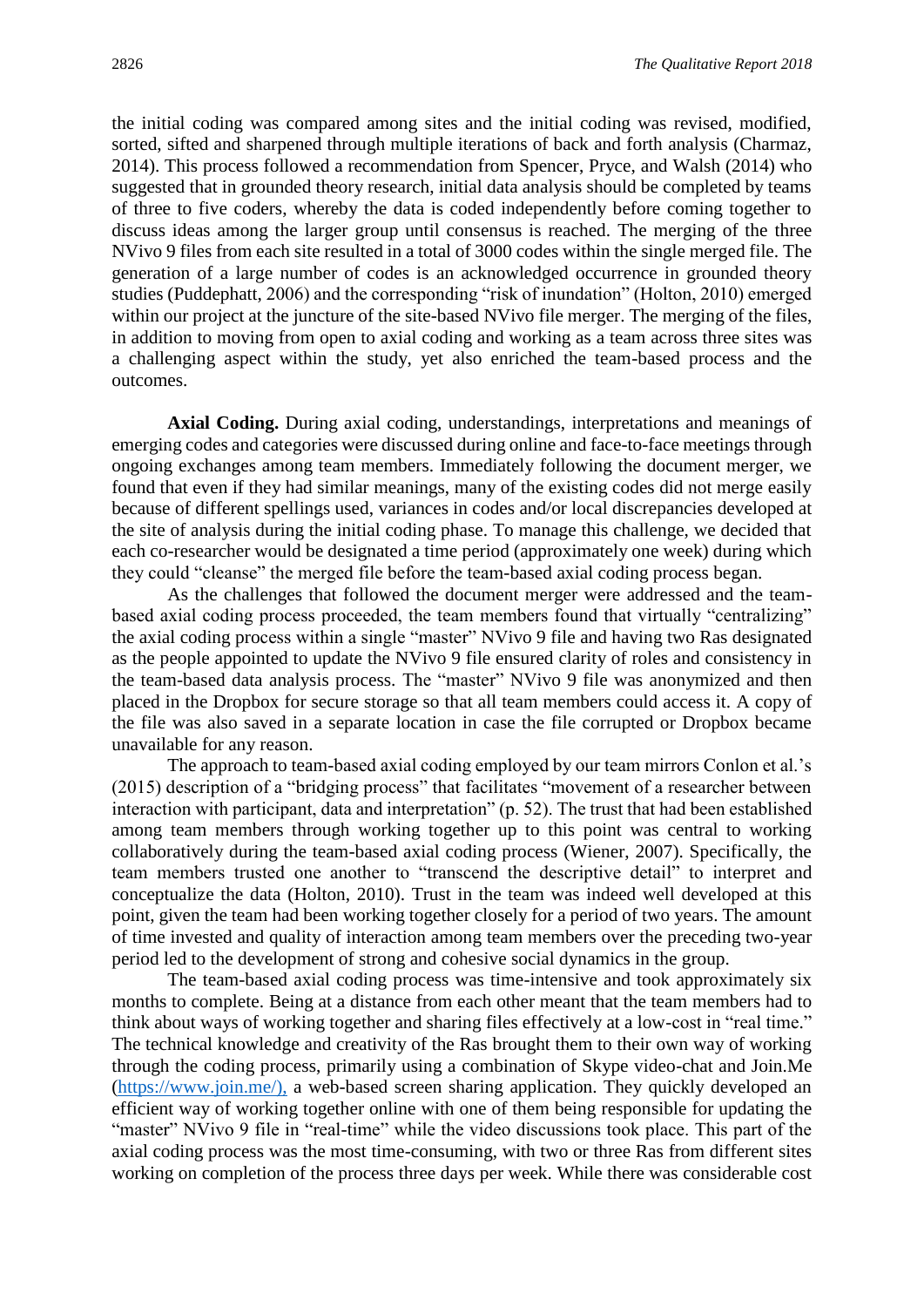associated with employing the Ras to complete this phase of the axial coding, it resulted in a rich analysis. The financial implications of intensive team-based grounded theory research have been addressed elsewhere in the literature (Andrew et al., as cited in Barry et al., 1999). In the case of this project, we acknowledge that fully embedding a team-group concept into our teamwork process was costlier than working individually (Pullen-Sansfaçon, & Ward, 2014). Having two or three Ras working together on the second part of the axial coding meant that the budget for RA salaries and benefits had to be double and sometimes triple what could have been paid to a single RA. However, without this collaborative approach the analysis would have lacked its present depth and level of insight. Each of the Ras was familiar with the contextual nuances and realities at their site (province) and this knowledge contributed greatly to the final analysis.

During this labour intensive part of the project, the concept of team-group was particularly important, as there was danger of getting discouraged by the amount of work involved. On many occasions, Ras looked to the core researchers for encouragement and validation. Open dialogue about the morale and emotional aspects of the work was facilitated through monthly team supervision meetings, as well as on an ad-hoc basis. The principal investigator reminded each member of the research team that their voice and contribution was valued and that they had an equal place on the team, whether they were co-researchers or Ras. Given the Ras' deep engagement with the data during the axial coding process, co-researchers were united in a decision to trust in the analytic process being undertaken by the Ras with their guidance and to assure the Ras that they "know the data" and encourage them to "trust the process." Many of the Ras became deeply engaged with the project and their work with the team. Three of the Ras undertook their own research degrees (two masters degrees and one doctoral degree) making use of the opportunity to complete secondary analyses of the dataset. As a result, these Ras grew academically and professionally from their involvement with the study. In sum, despite some challenges, undertaking axial coding as a team within virtual spaces was an advantage to our study as it allowed us to integrate multiple perspectives and to develop nuanced and complex analyses. For the Ras, the experience facilitated opportunities for academic and professional growth within a supportive learning context.

**Theoretical Coding.** Once the axial coding was completed, selective coding began. This step was primarily completed by two co-researchers using the NVivo 9 master file, in consultation with other team members on an as-required basis. Through this process theoretical propositions grounded in the data emerged. At this stage, the two co-researchers who took the lead on completing the theoretical coding realized that they needed to engage in deeper exploration of their divergent epistemological postures toward grounded theory research.

**Working across Epistemological Perspectives.** Many variations of grounded theory have been developed, ranging from the original classic Grounded Theory of Glaser and Strauss (1967), to Charmaz's (2014) constructivist grounded theory. During the development of the study proposal by the principal investigator, the proposed methodology for the study had been classic Grounded Theory (Glaser & Strauss, 1967). However, at the point of initial coding, divergent perspectives, levels of methodological knowledge and takes on grounded theory methods among team members became evident.

Among the lead co-researchers, one had limited experience utilizing grounded theory methods, another identified as a classic Grounded Theorist, and a third was primarily a constructivist grounded theorist. The realization that there were varied perspectives on grounded theory among the co-researchers led to extensive dialogue about the application of grounded theory methods in the context of the study's design. This was an important discussion because in grounded theory, epistemology and methodology are viewed as being closely linked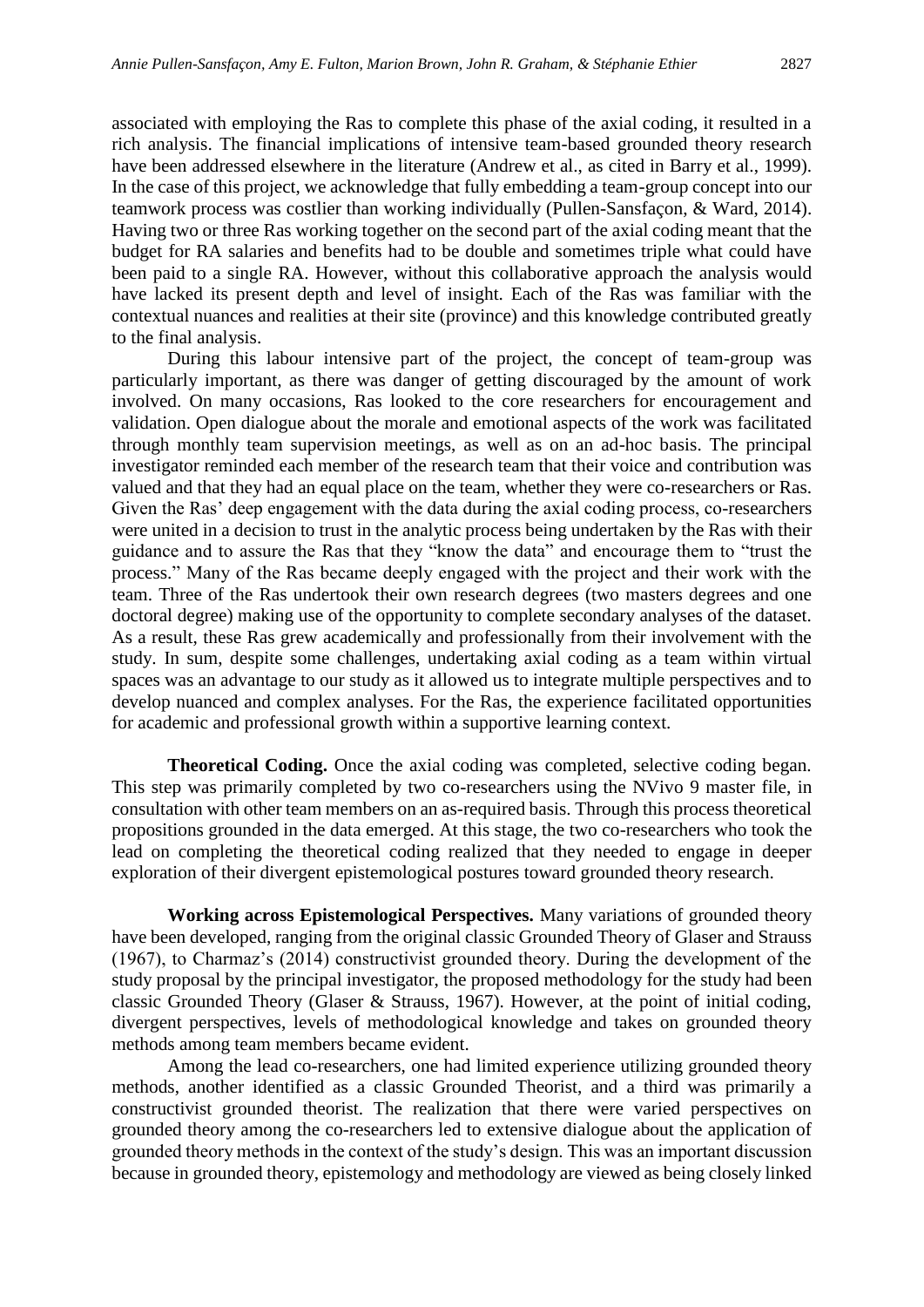(Braganza, Akesson, & Rothwell, 2017). This linkage has led to the emergence of various "strands" of grounded theory methods that may be viewed as contradictory with one another (Timonen et al., 2018, p. 2).

The central concerns were identified as having to do with data interpretation, constant comparison and theoretical saturation. However, from a pragmatic perspective, this divide was not an impediment to successful project completion. Through respectful dialogue, the team members were able to proceed with the data analysis process by adopting a "general and integrative" approach focused on "doing" grounded theory (Timonen et al., 2018, p. 2). Specifically, by focusing on the research procedures and their common underlying principles, such as engaging deeply with the data and construction of theory, the project was able to move forward. In the end, through the strength of the team's commitment to work through their differences in a pragmatic manner, the epistemological divide that become apparent was addressed. The team's experience with epistemological and methodological divides links to larger questions within grounded theory research identified by Braganza et al. (2017), including "whether" and "how" it is even possible to "fully comply with methodologies, as designed, and whether methodological purity (as opposed to methodological pluralism) is even the ideal to strive for" as well as "who has the power to decide whether a research project should have methodological purity" (p. 8)?

In managing the challenge of addressing the epistemological divide once it surfaced, the team members focused on the strength of the established interpersonal dynamics including a solid foundation of trust and a successful history of working together over time. This focus in turn begat a strong commitment to learn from one another and continue to make forward progress on the work that was underway. Ultimately, the analytic process mainly followed constructivist grounded theory (Bryant & Charmaz, 2007) and a high level of abstraction was achieved (Holton, 2010). Two core categories capturing the non-linear process of professional adaptation of migrant social workers in Canada emerged from the data.

The team's experience of working across an epistemological and methodological divide echoes Bryant's (2014) conceptualization of working through different perspectives as he explains that the debates about the various epistemological bases for grounded theory do not substantially affect the practical implementation of specific research projects. Bryant (2014) explains that:

When it comes to carrying out the research itself, one's epistemological stance is often only of passing interest. The most important feature of the research is its outcome, and it seems to make little or no difference whether the researcher conducts the research from a positivist / objectivist view point or an interpretivist / constructivist one. (p. 125)

Furthermore, the different grounded theory methods share close theoretical origins (Aldiabat & LeNavenec, 2011) and draw from the same data collection and analysis tools (Barnett, 2012; Starks & Trinidad, 2007).

#### **Discussion**

As we have reviewed in this article, many challenges emerged during the course of the team-based, multi-site, bilingual, grounded theory research project described here. Working across languages, virtual spaces, diverse contexts and differing epistemological and methodological perspectives the team was charged with the responsibility to come up with effective, efficient, methodologically sound and creative ways of working together. Working across diverse contexts and perspectives provided the team with important lessons on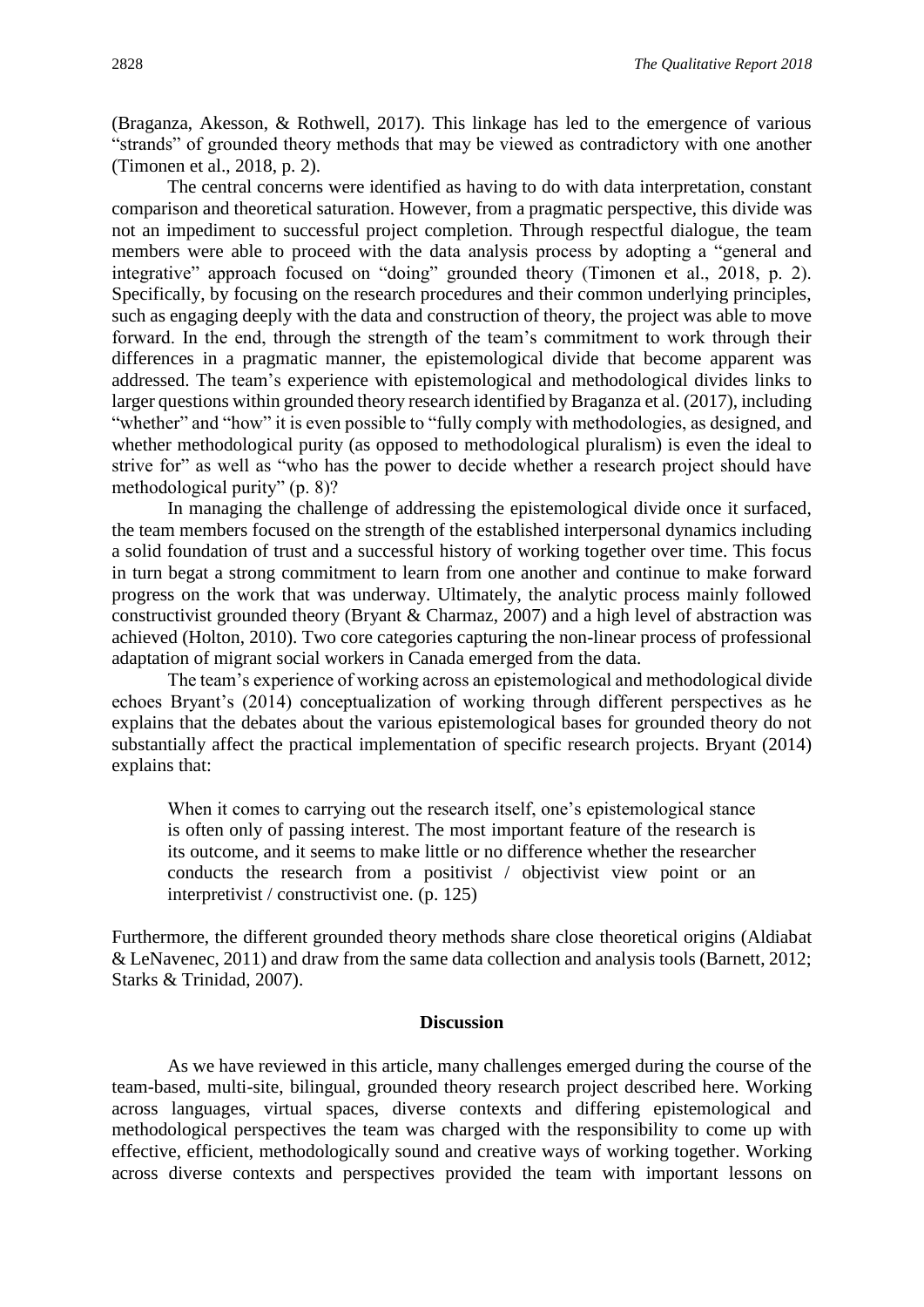"reflexive engagement" regarding the conceptualization, planning and execution of multi-site team-based research related to philosophy, praxis and ethics (Leavy, 2014). In our team's experience, the process of working across diverse perspectives was overcome by adopting an open and collaborative consensus-based approach to decision-making and teamwork throughout the project. Indeed, the numerous conversations, reflections and memos written on the possible issues arising from such divergent foundations may well have resulted in a richer overall outcome. The strategies engaged in facilitating effective teamwork that fall under the team-group concept are discussed further below.

#### **Strategies for Effective Teamwork**

Johnson et al. (2014) emphasize the importance of team processes that are "equitable" and "fair" in order to ensure successful team functioning as these elements contribute to a shared "sense of justice" that facilitates "the continual reconstruction of newer and better knowledge" among team members (p. 562). Working effectively as a team is also important for enhancing the robustness of the research outcomes, specifically, in arriving at a "final product" that is reflective of an integration of "multiple perspectives" and is therefore also less biased than an analysis completed from the perspective of a single researcher working in isolation (Spencer et al., 2014, p. 90). To help ensure effective teamwork throughout the teambased research project, the principal investigator proposed adherence to Johnson and Johnson's (2004), five fundamental principles of successful groups: positive interdependence; face-toface interaction; individual and group accountability; small group skills; and group processing (as cited in Frey, Fisher, & Everlove, 2009). The process was unique because it was adapted to be consistent with the concept of team-group and to attend carefully to the groups dynamics that emerge when facilitating group process from a social work lens. Each of these principles, and the specific contributions from the knowledgebase of practicing social work with groups is discussed in greater detail below.

The concept of positive interdependence denotes that group members are recognized for their unique contributions to the team (Frey et al., 2009). This concept was fully integrated throughout the project by drawing on the strengths of each team member at every step. Members were encouraged to work according to their level of competence while also drawing support from other team members. To be able to identify and focus on each members' strength is a hallmark of social work mutual aid groups (Steinberg 2014). Realizing "rewards" based on the work of the team also contributed to facilitating members' interdependence (Frey et al., 2009). For example, the project funded RA travel to attend conferences and involved them in academic publishing.

Attention to ensuring that the team members had regular opportunities for face-to-face interaction was also integrated into the overall project design, beginning at the initial research design and grant writing stage, by holding regular meetings online through web-based videochat and also budgeting for the time and money involved in holding annual face-to-face team meetings. This provided space to experience in depth discussion, challenge each other's ideas and develop cohesion within the group (Steinberg 2014) at the same time providing opportunities for task orientated goals such as to offering supervision and providing direction to the Ras, completing team-based data analysis and discussing various other emerging strategies, insights, ideas and interpretations as the project progressed (Frey et al., 2009).

Pullen-Sansfaçon and Ward (2014) explain that skillful facilitation of teamwork is necessary for successful team functioning. The frequent web-based research team meetings ensured group and individual accountability regarding responsibilities and timelines (Johnson & Johnson, 2004). The research team drew upon small group skills such as ensuring rich communication among team members, efficiently organizing group tasks and establishing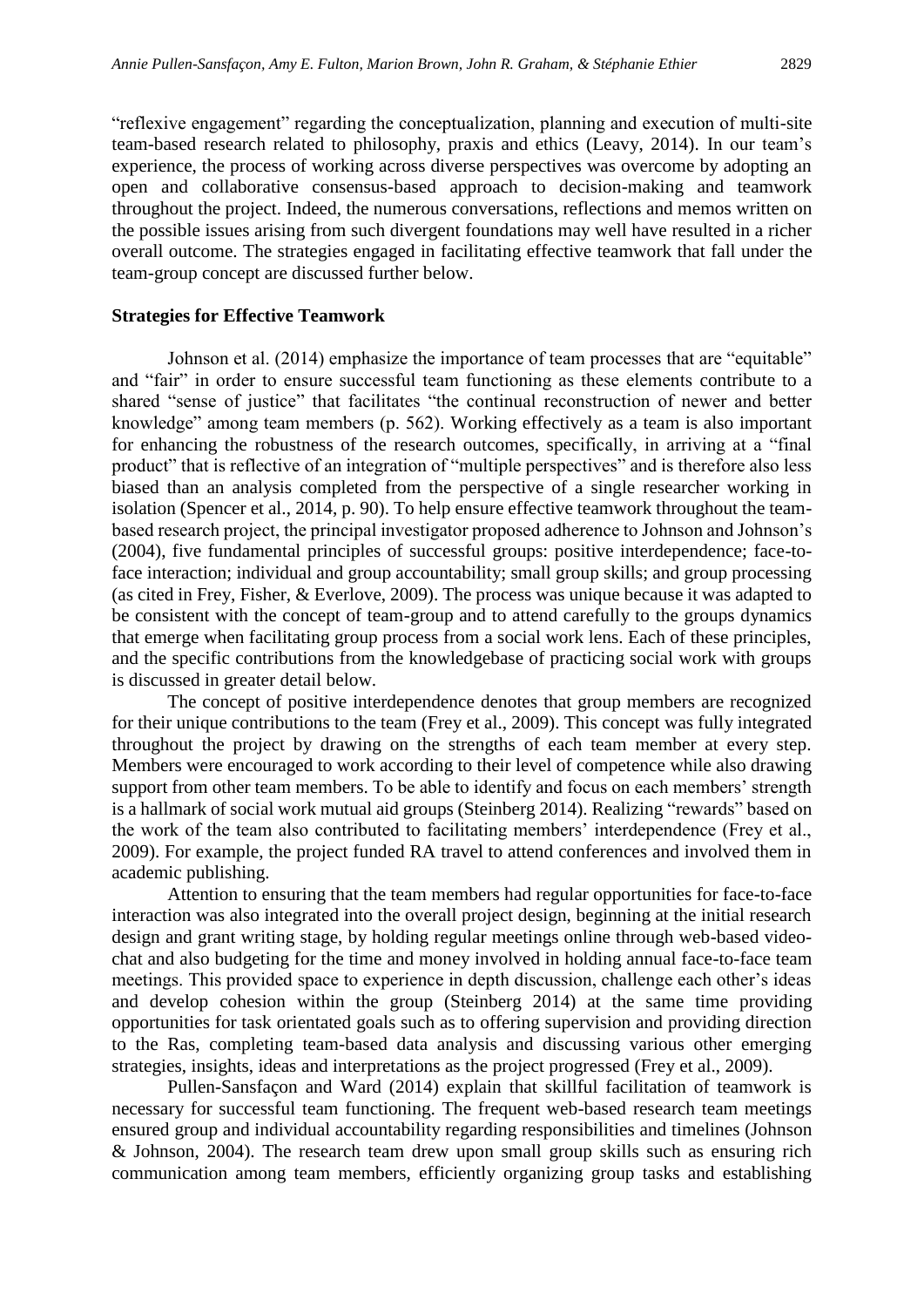parameters and ground rules to work within the team-group (Turcotte & Lindsay, 2008). Using these skills facilitated the establishment of mutual support among team members and fostered group cohesion. The importance of attending to group processes and engaging group work skills during facilitation of team-based research is reflected in the following statement from Pullen-Sansfaçon and Ward (2014):

There is a propensity to frame practice in higher-level strategic, organisational and structural terms and lose sight of the team as a group, such as how different roles may affect the way the team works; how latent conflicts may block the process of working together; or how poor facilitation skills may contribute to the failing of the team altogether. (p. 1292)

Effective group processing was achieved through the leadership of the principal investigator, who maintained a dual focus on task and maintenance functions (the achievement of the research objectives) as well as promoting a positive group dynamic (Phillips, 2001) conductive to good group work, anchored in social group work skills and knowledge. Ras were encouraged to engage in group processing independently from the co-leads through their collaborative work together during the axial coding process. Ras completed much of the axial coding without direct daily supervision and they were empowered to confer with each other on the analytic process and debrief about emerging challenges within the work. The richness of the data collected was deepened by conducting the study at multiple sites and by recruiting participants with a variety of personal and professional lived experiences from diverse community and workplace settings. The diversity of the study sites and participant sample allowed for maximum variation and rich comparative analysis, which are essential to quality grounded theory research (Tuckett, 2004).

Our experience demonstrates that team-based, multi-site, bilingual grounded theory research can be completed effectively across contexts, systems and epistemologies, and within virtual spaces. While undertaking such a complex grounded theory project may appear daunting, challenges can be addressed by attending carefully to team functioning and group processes in the ways described above, which can ultimately enrich the data collection and data analysis processes, resulting in robust outcomes.

#### **References**

- Aldiabat, K. M., & Le Navenec, C.-L. (2011). Philosophical roots of classical grounded theory: Its foundations in symbolic interactionism. The *Qualitative Report, 16*(4), 1063-1080. Retrieved from<http://nsuworks.nova.edu/tqr/vol16/iss4/9>
- Barnett, D. (2012). Constructing new theory for identifying students with emotional disturbance: A constructivist approach to grounded theory. *The Grounded Theory Review*, *11*(1)*,* 47-58. Retrieved from<http://groundedtheoryreview.com/>
- Barry, C. A., Bitten, N., Barber, N., Bradley, C., & Stevenson, F. (1999). Using reflexivity to optimize teamwork in qualitative research. *Qualitative Health Research, 9*(1), 26-44.
- Bowen, G. A. (2006). Grounded theory and sensitizing concepts. *International Journal of Qualitative Methods*, *3*(5)*,* 12-23. Doi: 10.1177/104973299129121677
- Braganza, M., Akesson, B., & Rothwell, D. (2017). An empirical appraisal of Canadian doctoral dissertations using grounded theory: Implications for social work research and teaching. *Journal of Teaching Social Work*. Doi: 10.1080/08841233.2017.1386259
- Beddoe, L., & Fouche, C. (2014). 'Kiwis on the move': New Zealand social workers' experience of practising abroad. *British Journal of Social Work, 44*(S1), i193-i208. Doi: 10.1093/bjsw/bcu049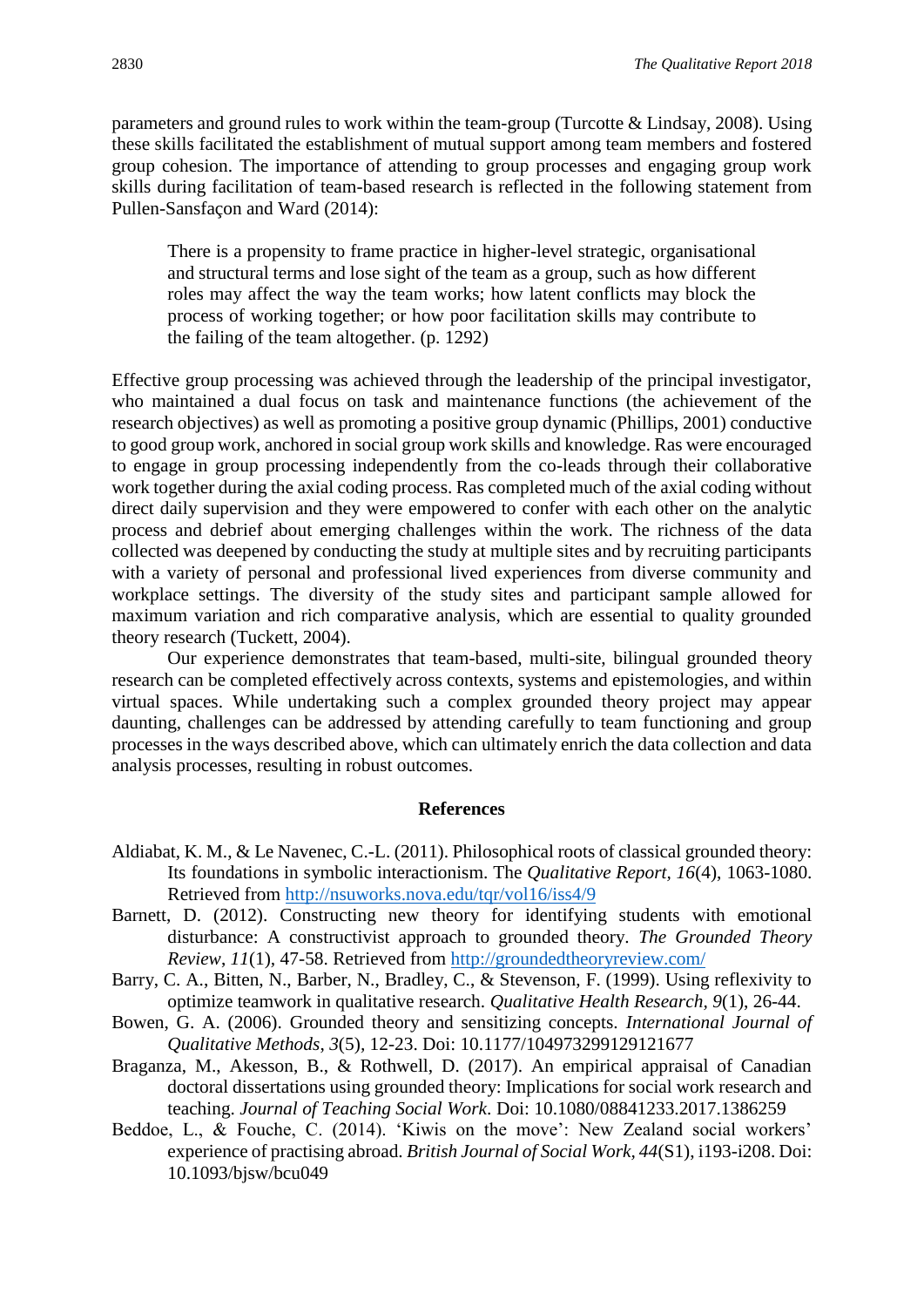- Beddoe, L., Fouche, C., Bartley, A., & Harington, P. (2012). Migrant social workers experience in New Zealand: Education and supervision issues. *Social Work Education, 31*(8), 1012-1031. Doi: 10.1080/02615479.2011.633600
- Beecher, B., Reeves, J., Eggertsen, L., & Furuto, S. (2010). International students' views about transferability in social work education and practice. *International Social Work, 53*(2), 203-216. Doi: 10.1177/0020872809355392
- Breckenridge, J. P., Jones, D., Elliott, I., & Nicol, M. (2012). Choosing a methodological path: Reflections on the constructivist turn. *The Grounded Theory Review*, *11*(1)*,* 64-71. Retrieved from<http://groundedtheoryreview.com/>
- Brown, M., Pullen-Sansfacon, A., Ethier, S., & Fulton, A. (2015). A complicated welcome: Social workers navigate policy, organizational contexts, and socio-cultural dynamics following migration to Canada. *International Journal of Social Science Studies, 13*(1), 47-57. Doi:10.11114/ijsss.v3i1.569
- Bryant, A. (2014). The grounded theory method. In P. Leavy (Ed.), *The Oxford handbook of qualitative research* (pp. 116- 136). New York, NY: Oxford University Press.
- Bryant, A., & Charmaz, K. (Eds.). (2007). *The Sage handbook of grounded theory.* Thousand Oaks, CA: Sage.
- Casado, B. L., Negi, N. J., & Hong, M. (2012). Culturally competent social work research: Methodological considerations for research with language minorities. *Social Work, 57*(1), 1-10. Doi: 10.1093/sw/swr002
- Charmaz, K. (2014). *Constructing grounded theory: A practical guide through qualitative analysis* (2nd ed.). Thousand Oaks, CA: Sage.
- Conlon, C., Carney, G., Timonen, V., & Scharf, T. (2015). 'Emergent reconstruction' in grounded theory: Learning from team-based interview research. *Qualitative Research*, *15*(1)*,* 39-56. Doi: 10.1177/1468794113495038
- Corbin, J., & Strauss, A. (2014). *Basics of qualitative research: Techniques and procedures for developing grounded theory* (4<sup>th</sup> ed.). Thousand Oaks, CA: Sage.
- Dey I. (1999). *Grounding grounded theory: Guidelines for qualitative inquiry.* San Jose, CA: California Academic Press.
- Fernald, D., & Duclos, C. W. (2005). Enhance your team-based qualitative research. *Annals of Family Medicine, 3*(4), 360-364. Doi: 10.1370/afm.290
- Fouche, C., Beddoe, L., Bartley, A., & de Haan, I. (2014). Enduring professional dislocation: Migrant social workers' perceptions of their professional roles. *British Journal of Social Work*, *44*(7), 1-19. Doi:10.1093/bjsw/bct054
- Frey, N., Fisher, D., & Everlove, S. (2009). *Productive group work: How to engage students, build teamwork, and promote understanding.* Alexandria, VA: ASCD.
- Fulton, A. E., Pullen-Sansfacon, A., Brown, M., Ethier, S., & Graham, J. (2016). Migrant social workers, foreign credential recognition and securing employment in Canada: A qualitative analysis of pre-employment experiences. *Canadian Social Work Review, 33*(1), 65-85. Doi: 10.7202/1037090ar
- Glaser B., & Strauss, A. L. (1967). *The discovery of grounded theory: Strategies for qualitative research.* Chicago, IL: Aldine.
- Holton, J. A. (2010). The coding process and its challenges*. Grounded Theory Review, 9*(1). Retrieved from<http://groundedtheoryreview.com/>
- Hussein, S. (2014). Hierarchical challenges to transnational social workers' mobility: The United Kingdom as a destination within an expanding European Union. *British Journal of Social Work, 44*(S1), i174-i192. Doi: 10.1093/bjsw/bcu050
- Hussein, S., Manthorpe, J., & Stevens M. (2009). *International social workers in England: Their characteristics and country of qualification, a report to the Department of Health*. London, UK: Social Care Workforce Research Unit, King's College London. Retrieved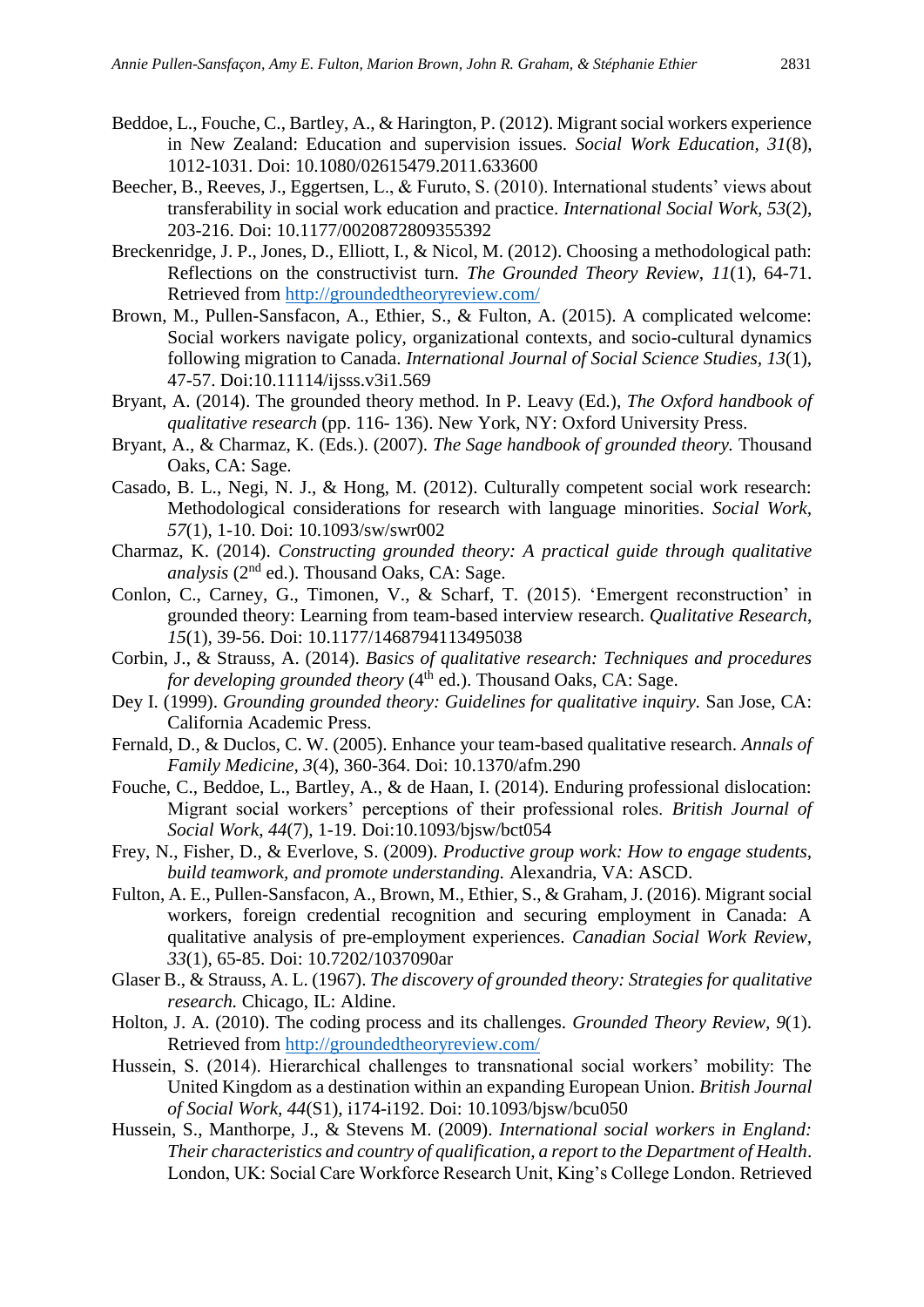from

http://www.academia.edu/2375872/International\_Social\_Workers\_in\_England\_their [characteristics\\_and\\_country\\_of\\_qualification](http://www.academia.edu/2375872/International_Social_Workers_in_England_their_characteristics_and_country_of_qualification)

- Hussein, S., Stevens, M., Manthorpe, J., Moriarty, J. (2011). Change and continuity: A quantitative investigation of trends and characteristics of international social workers in England. *British Journal of Social Work, 41*(6), 1140– 1157. 10.1093/bjsw/bcr008
- Internal Trade Secretariat. (2009). *Agreement on internal trade*. Retrieved from [https://www.ic.gc.ca/eic/site/ait-aci.nsf/eng/h\\_il00034.html](https://www.ic.gc.ca/eic/site/ait-aci.nsf/eng/h_il00034.html)
- Johnson, B. R., Onwuegbuzie, A. J., Tucker, S. A., & Icenogle, M. L. (2014). Conducting mixed methods research: Using dialectical pluralism and social psychological strategies. In P. Leavy (Ed.), *The Oxford handbook of qualitative research* (pp. 557- 576). New York, NY: Oxford University Press.
- Johnson, D. W., & Johnson, R. T. (2004). *Assessing students in groups: Promoting group responsibility and individual accountability.* Thousand Oaks, CA: Corwin.
- Jones, E. G., & Boyle, J. S. (2011). Working with translators and interpreters in research: Lessons learned. *Journal of Transcultural Nursing, 22*(2), 109-115. Doi: 10.1177/1043659610395767
- Kinzie, J., Magolda, P., Kezar, A., Kuh, G., Hinkle, S., & Whitt, E. (2007). Methodological challenges in multi-investigator multi-institutional research in higher education. *Higher Education, 54*(3), 469-482. Doi: 10.1007/s10734-006-9007-7
- Leavy, P. (2014). Introduction. In P. Leavy (Ed.), *The Oxford handbook of qualitative research* (pp. 1-13). New York, NY: Oxford University Press.
- Levitt, H., Kannan, D., & Ippolito, M. R. (2013). Teaching qualitative methods using a research team approach: Publishing grounded theory projects with your class. *Qualitative Research in Psychology, 10*(2), 119-139. Doi: 10.1080/14780887.2011.586101
- Lindsay, T., & Orton, S. (2009). *Groupwork practice in social work* (2nd ed.). Exeter, UK: Learning Matters.
- Mack, A., Bunce, A., & Akumatey, B. (2008). A logistical framework for enhancing team dynamics. In G. Guest & K. M. MacQueen (Eds.), *A handbook for team-based qualitative research* (pp. 61-87). Plymouth, United Kingdom: Altamira Press.
- MacQueen, K. M. (2008). Ethics and team-based qualitative research. In G. Guest, & K. M. MacQueen (Eds.), *A handbook for team-based qualitative research* (pp. 21-38). Plymouth, United Kingdom: Altamira Press.
- MacQueen, K. M., & Guest, G. (2008). An introduction to team-base qualitative research. In G. Guest & K. M. MacQueen (Eds.), *A handbook for team-base qualitative research*  (pp. 3-19). Plymouth, United Kingdom: Altamira Press.
- Mauthner, N. S., & Doucet, A. (2008). 'Knowledge once divided can be hard to put together again': An epistemological critique of collaborative and team-based research practices. *Sociology, 42*(5), 971-985. Doi: 10.1177/0038038508094574
- McGhee, G., Marland, G. R., & Atkinson, J. (2007). Grounded theory research: Literature reviewing and reflexivity. *Journal of Advanced Nursing, 60*(3), 334-342. Doi: 10.1111/j.1365-2648.2007.04436.x
- Natural Resources Canada. (2005, February 1). *Land and freshwater area, by province and territory.* Retrieved from [http://www.statcan.gc.ca/tables-tableaux/sum](http://www.statcan.gc.ca/tables-tableaux/sum-som/l01/cst01/phys01-eng.htm)[som/l01/cst01/phys01-eng.htm](http://www.statcan.gc.ca/tables-tableaux/sum-som/l01/cst01/phys01-eng.htm)
- Office of the Commissioner of Official Languages. (2015, March 19). *French: A truly official language.* Retrieved from [http://www.ocol-clo.gc.ca/en/pages/french-truly-official](http://www.ocol-clo.gc.ca/en/pages/french-truly-official-language)[language](http://www.ocol-clo.gc.ca/en/pages/french-truly-official-language)
- Office of the Commissioner of Official Languages. (2016, September 1). *Understanding your language rights.* Retrieved from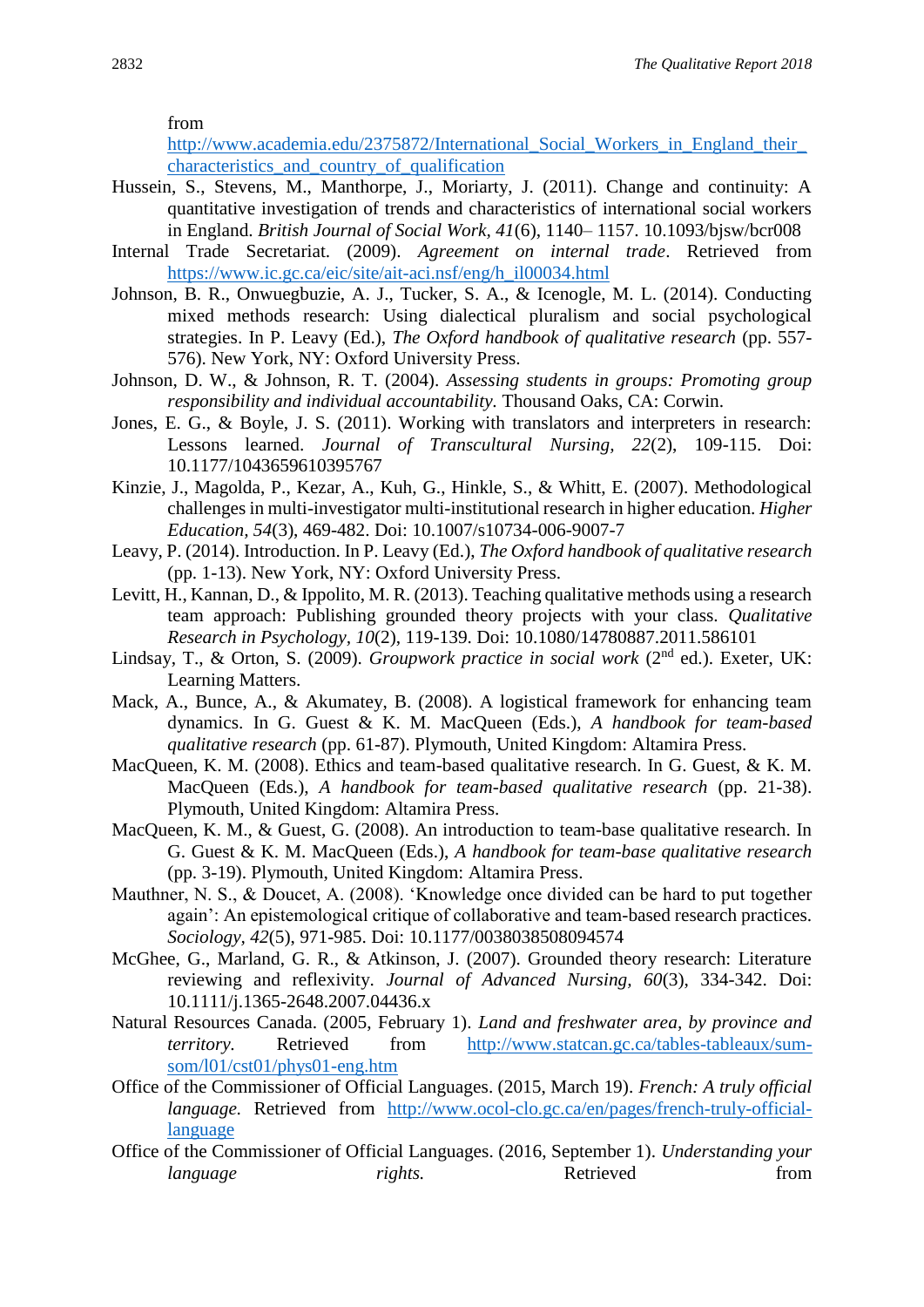[http://www.officiallanguages.gc.ca/en/language\\_rights/act](http://www.officiallanguages.gc.ca/en/language_rights/act)

Olmstead, J. A. (2002). *Leading groups in stressful times.* Westport, CT: Quorum Books.

- Olson, J. D., McAllister, C., Grinnell, L. D., Walters, K. G., & Appunn, F. (2016). Applying constant comparative method with multiple investigators and inter-coder reliability. *The Qualitative Report, 21*(1), 26-42. Retrieved from <http://nsuworks.nova.edu/tqr/vol21/iss1/3>
- Parliament Canada. (2017). *Foundations: A history of Canada and its parliament.* Retrieved from

[https://lop.parl.ca/About/Parliament/Publications/PDFS/LOP\\_TimelineBroch\\_EN.pdf](https://lop.parl.ca/About/Parliament/Publications/PDFS/LOP_TimelineBroch_EN.pdf)

- Phillips, J. (2001). *Groupwork in social care: Planning and setting up groups*. London, United Kingdom: Jessica Kingsley.
- Puddephatt, A. J. (2006). An interview with Kathy Charmaz: On constructing grounded theory. *Qualitative Sociology Review*, *2*(3), 5-20. Retrieved from [http://www.qualitativesociologyreview.org/ENG/Volume5/QSR\\_2\\_3\\_Interview.pdf](http://www.qualitativesociologyreview.org/ENG/Volume5/QSR_2_3_Interview.pdf)
- Pullen-Sansfaçon, A. (2010). La migration internationale des travailleurs sociaux: Un survol du contexte et des enjeux pour la formation en service social au Québec [International migration of social workers: An overview of the context and issues for social work education in Quebec] *Intervention, 132*(1), 64-74. Retrieved from http://www.revueintervention.org/sites/default/files/intervention 132 7. la migration [.pdf](http://www.revueintervention.org/sites/default/files/intervention_132_7._la_migration.pdf)
- Pullen-Sansfaçon, A., Brown, M. & Graham, J. (2012a). International migration of professional social workers: Toward a theoretical framework for understanding professional adaptation processes. *Social Development Issues, 34*(2), 1-20. Retrieved from<http://www.ingentaconnect.com/content/icsd/sdi>
- Pullen-Sansfaçon, A., Spolander, G., & Engelbrecht, L. (2012b). Migration of professional social workers: Reflections on challenges and strategies for education. *Social Work Education, 31*(8), 1032-1045. Doi: 10.1080/02615479.2011.609543
- Pullen-Sansfaçon, A., & Ward, D. (2014). Making interprofessional working work: Introducing a groupwork perspective. *British Journal of Social Work, 44*(5)*,* 1284- 1300. Doi: 10.1093/bjsw/bcs194
- Social Sciences and Humanities Research Council. (2014). *The latest edition of the threecouncil policy statement: Ethical conduct for research involving humans.* Retrieved from<http://www.pre.ethics.gc.ca/eng/policy-politique/initiatives/tcps2-eptc2/Default>
- Spencer, R., Pryce, J. M., & Walsh, J. (2014). Philosophical approaches to qualitative research. In P. Leavy (Ed.), *The Oxford handbook of qualitative research* (pp. 81-98). New York, NY: Oxford University Press.
- Starks, H., & Trinidad, S. (2007). Choose your method: A comparison of phenomenology, discourse analysis, and grounded theory. *Qualitative Health Research*, *17*(10)*,* 1372- 1380.
- Stebbins, R. A. (2006). Constructing grounded theory: A practical guide through qualitative analysis. *Health: An Interdisciplinary Journal for the Social Study of Health, Illness & Medicine, 10*(3), 378-380. Doi: 10.1177/1049732307307031
- Steinberg, D. M. (2014) *A mutual model for social work with groups.* New York, NY: Routledge.
- Timonen, V., Foley, G., & Conlon, C. (2018). Challenges when using grounded theory: A pragmatic introduction to doing GT research. *International Journal of Qualitative Methods, 17*(1), 1–10.
- Toseland, R. W., & Rivas, R. F. (2005). An introduction to group work practice (5<sup>th</sup> ed.). Boston, MA: Allyn and Bacon.
- Tuckett, A. (2004). Qualitative research sampling: The very real complexities. *Nurse*